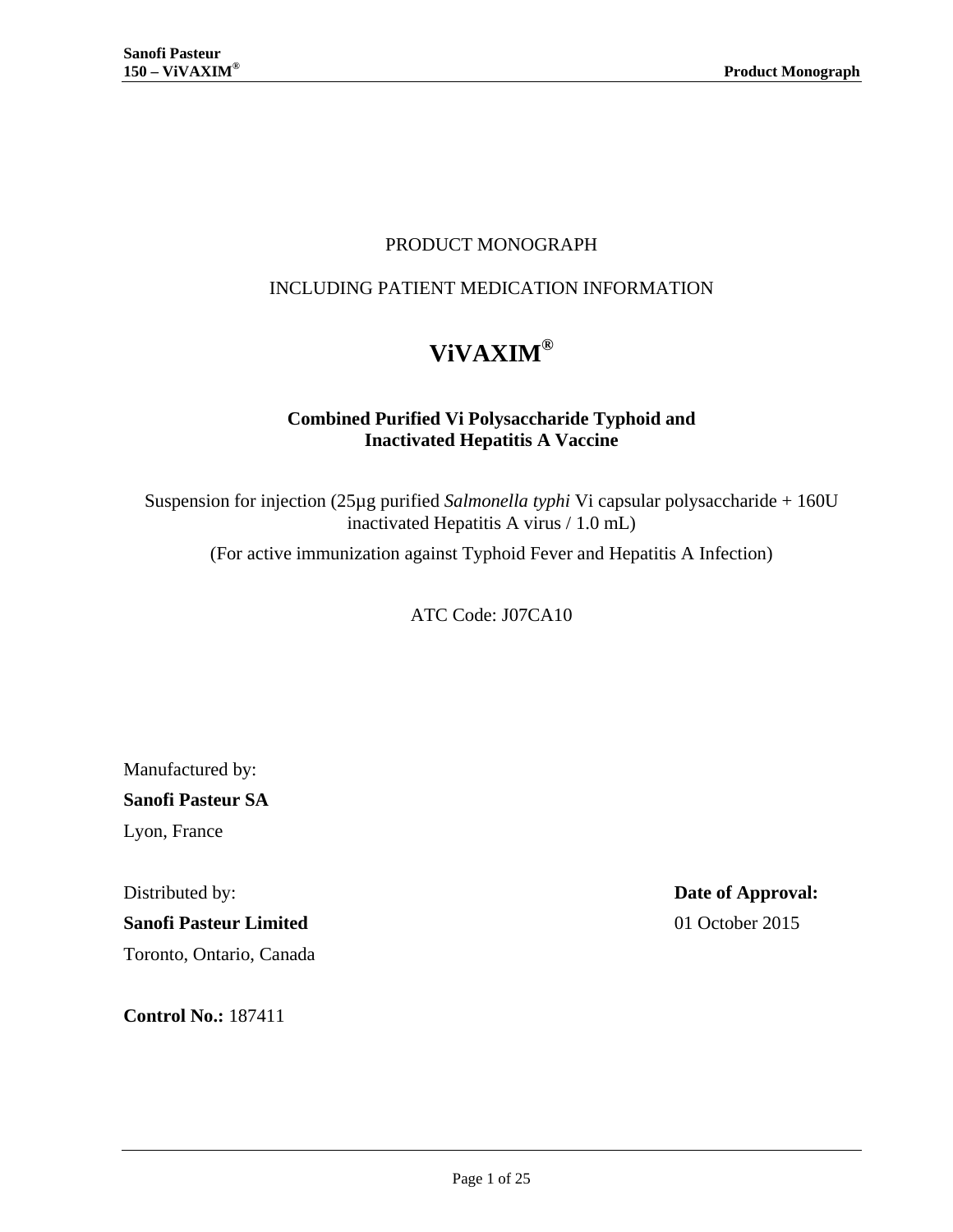## **Table of Contents**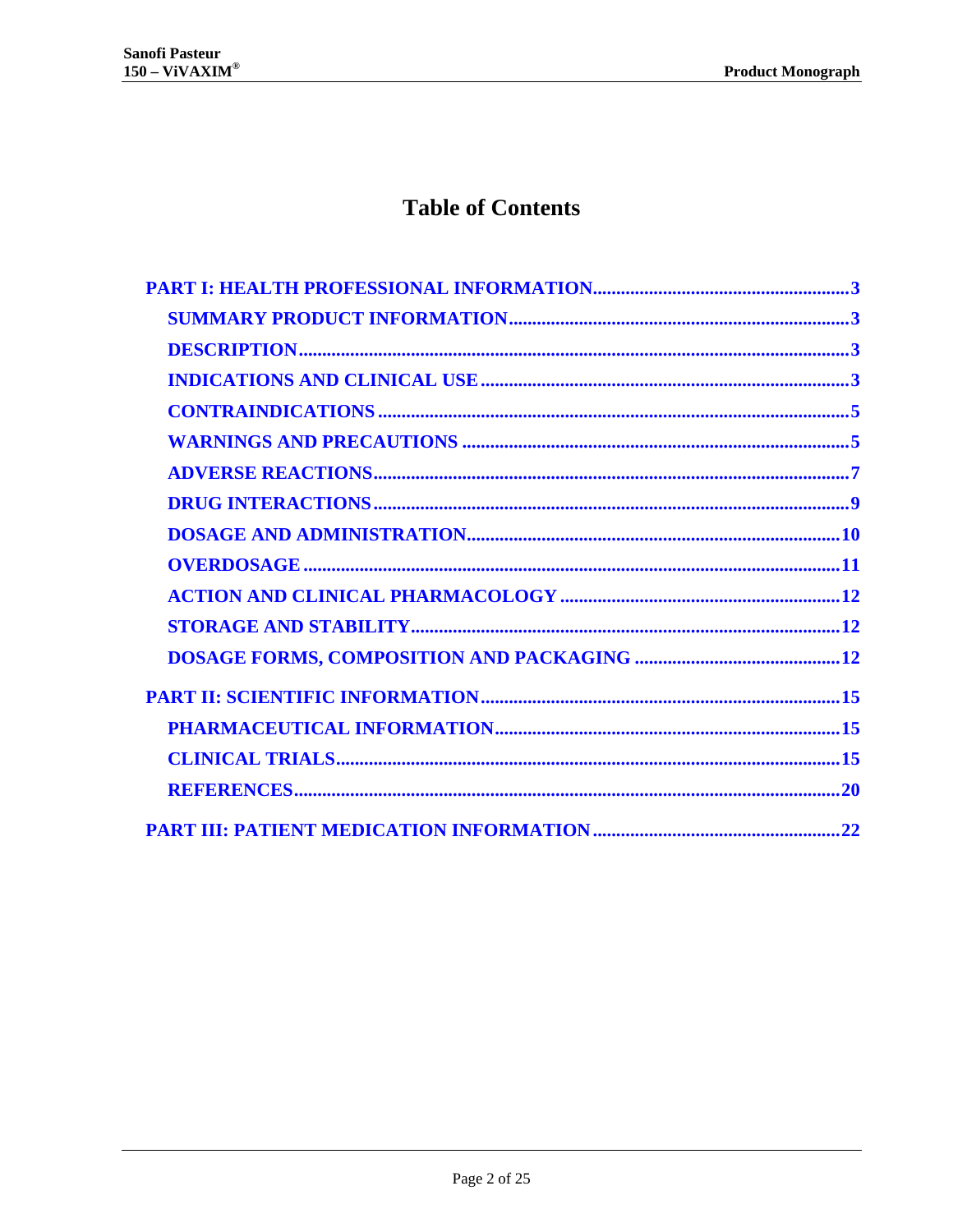## **ViVAXIM®**

#### <span id="page-2-0"></span>**Combined Purified Vi Polysaccharide Typhoid and Inactivated Hepatitis A Vaccine**

#### **PART I: HEALTH PROFESSIONAL INFORMATION**

#### <span id="page-2-1"></span>**SUMMARY PRODUCT INFORMATION**

#### **Route of Administration**

Intramuscular injection.

#### **Dosage Form/Strength**

Suspension for injection.

Each 1 mL dose is formulated to contain:

#### **Active Ingredients**

*Salmonella typhi* (Ty2 strain) purified Vi capsular polysaccharide – 25 µg Inactivated hepatitis A virus (HAV) (GBM strain)  $-160$  antigen units (U)

#### **Clinically Relevant Non-medicinal Ingredients**

Excipients: sodium chloride, disodium phosphate dihydrate, sodium dihydrogen phosphate dihydrate, aluminum hydroxide (expressed as aluminum), 2-phenoxyethanol, formaldehyde, polysorbate 80, Medium 199 Hanks.

Manufacturing process residuals: neomycin.

<span id="page-2-2"></span>For a complete listing see [DOSAGE FORMS, COMPOSITION AND PACKAGING.](#page-11-2)

#### **DESCRIPTION**

ViVAXIM® [Combined Purified Vi Polysaccharide Typhoid and Inactivated Hepatitis A Vaccine] is a combination vaccine consisting of purified Vi Polysaccharide Typhoid and Inactivated Hepatitis A supplied in a dual chamber syringe. The vaccine is mixed immediately before administration resulting in a cloudy whitish suspension.

This vaccine is a buffered solution (without phenol) of purified *Salmonella typhi* Vi capsular polysaccharide (Ty2 strain) and a suspension of purified and formaldehyde-inactivated HAV, obtained from GBM strain, cultured on MRC-5 human diploid cells. HAV is adsorbed onto aluminum.

#### <span id="page-2-3"></span>**INDICATIONS AND CLINICAL USE**

ViVAXIM® is indicated for simultaneous active immunization against infection caused by *S. typhi*, the organism that causes typhoid fever, and HAV in persons 16 years of age or older. ViVAXIM<sup>®</sup> can be used for hepatitis A primary immunization or booster and for typhoid primary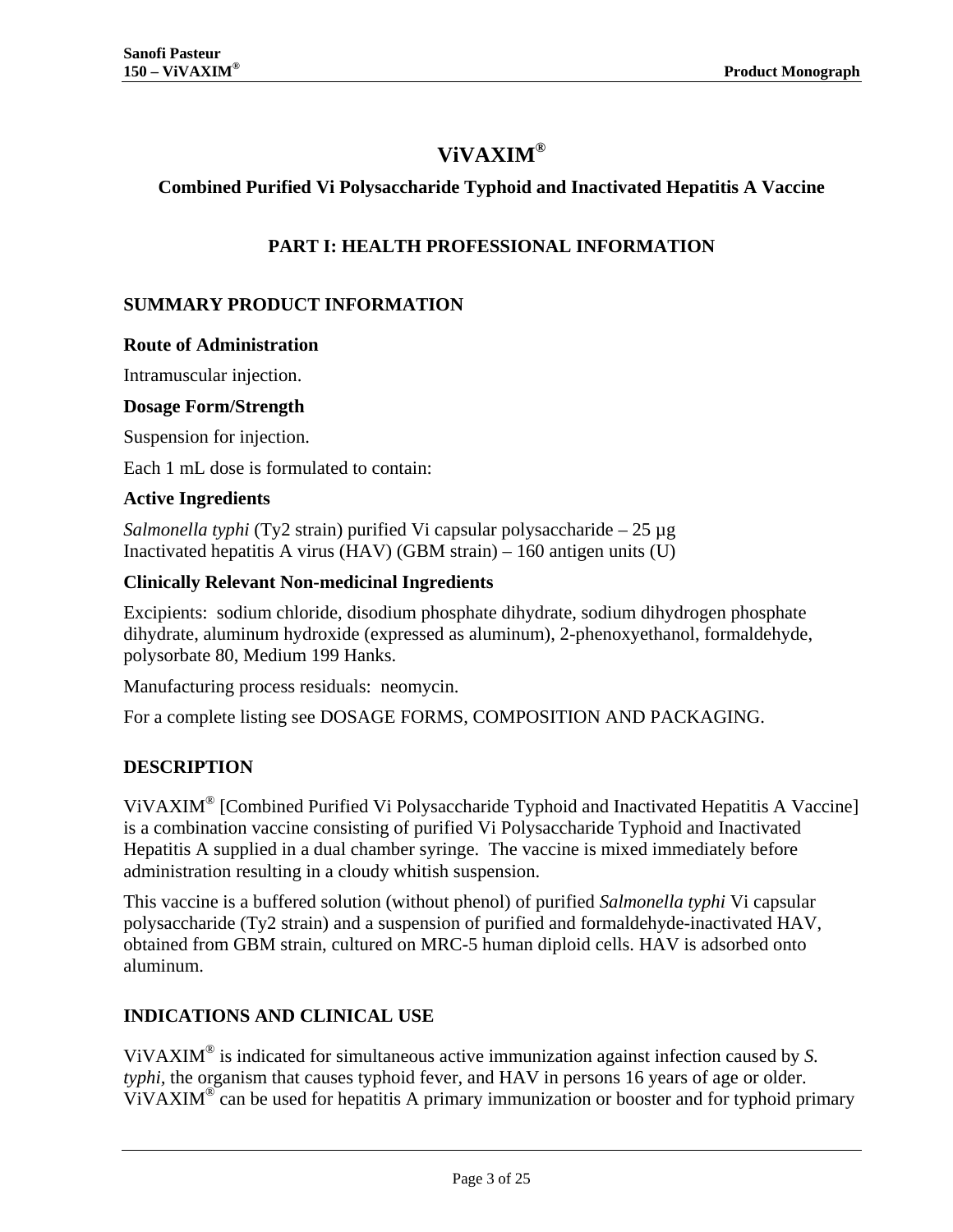immunization or revaccination. (See [DOSAGE AND ADMINISTRATION\)](#page-9-0)

There is no contraindication to administering ViVAXIM<sup>®</sup> to someone who is already immune to hepatitis A.  $(1)$ 

HAV vaccination is recommended in the following situations: [\(2\)](#page-19-2)

- 1) Pre-exposure immunization of persons at increased risk of infection or severe hepatitis A (HA).
	- Travellers to HA endemic areas (including military personnel and humanitarian relief workers) or immigrants from HA endemic areas.
	- Household or close contacts of children adopted from HA endemic countries
	- Populations or communities at risk of HA outbreaks or in which HA is highly endemic
	- Persons with lifestyle risks for infection, including those who use illicit drugs and men who have sex with men (MSM).
	- Persons who have chronic liver disease from any cause, as they may be at risk of more severe disease if infection occurs.
	- People with hemophilia A or B receiving plasma-derived products.
	- Persons who handle non-human primates and workers involved in research who may be exposed to HA virus
- 2) Post-exposure immunization for household and close contacts of proven or suspected cases of hepatitis A.

Typhoid vaccination is recommended in the following situations: [\(3\)](#page-19-3)

- 1) Travellers to endemic or epidemic areas or where sanitary conditions may be doubtful and where travellers may be exposed to potentially contaminated food and water, particularly when prolonged exposure is anticipated.
- 2) Travellers with reduced or absent gastric acid secretion.
- 3) People with ongoing household or intimate exposure to an *S. typhi* carrier.
- 4) Laboratory workers who frequently handle cultures of *S. typhi.*

The complete, current recommendations by NACI can be accessed at [www.phac-aspc.gc.ca/publicat/cig-gci/](http://www.phac-aspc.gc.ca/publicat/cig-gci/)

#### **Pediatrics**

ViVAXIM<sup>®</sup> is not indicated for immunization of persons below the age of 16 years.

#### **Geriatrics**

ViVAXIM® is indicated for immunization of persons 16 years of age or older.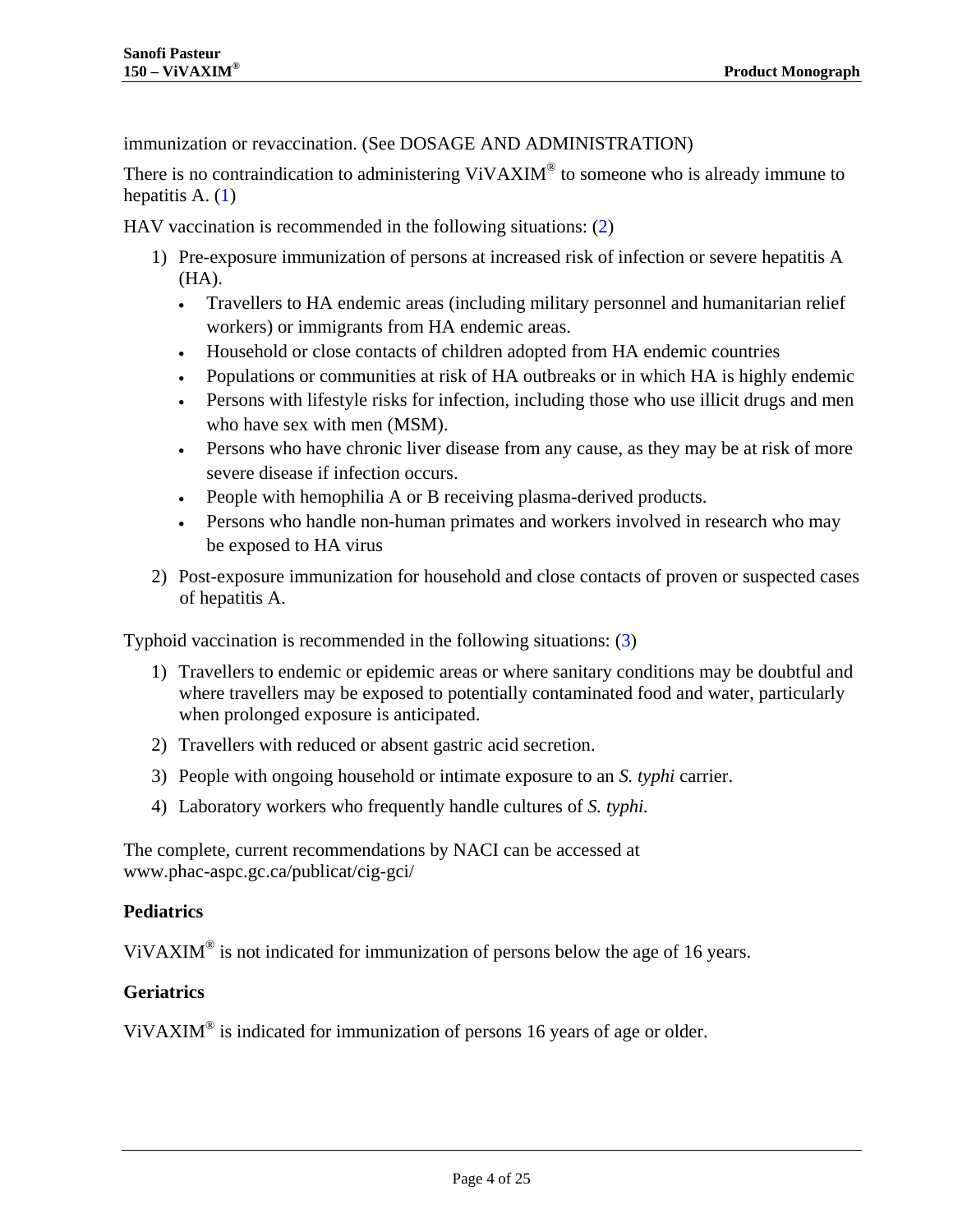#### <span id="page-4-0"></span>**CONTRAINDICATIONS**

#### **Hypersensitivity**

Known systemic hypersensitivity reaction to any component of ViVAXIM<sup>®</sup> or a life-threatening reaction after previous administration of the vaccine or a vaccine containing one or more of the same components are contraindications to vaccination. [\(4\)](#page-19-4) (See [SUMMARY PRODUCT](#page-2-1)  [INFORMATION.](#page-2-1))

#### <span id="page-4-1"></span>**WARNINGS AND PRECAUTIONS**

#### **General**

Before administration of ViVAXIM<sup>®</sup>, health-care providers should inform the recipient or the parent or guardian of the recipient of the benefits and risks of immunization, inquire about the recent health status of the recipient, review the recipient's history concerning possible hypersensitivity to the vaccine or similar vaccine, previous immunization history, the presence of any contraindications to immunization and comply with any local requirements with respect to information to be provided to the recipient, parent or guardian before immunization.

Because of the incubation period of hepatitis A disease, infection may be present but not clinically apparent at the time of vaccination. It is not known whether  $ViVAXIM^{\circledast}$  will prevent hepatitis A in this case.

As with any vaccine, ViVAXIM<sup>®</sup> may not protect 100% of vaccinated individuals. Travellers should take all necessary precautions to avoid contaminated food and water. This is of particular concern when the vaccine is administered less than 2 weeks before departure, as optimum antibody protection may not yet be achieved.

The vaccine should be administered at least 14 days before risk of exposure to both typhoid fever and hepatitis A.

Syncope (fainting) can occur following, or even before, any vaccination as a psychogenic response to the needle injection. Procedures should be in place to prevent falling injury and manage syncopal reactions.

**Administration Route-Related Precautions:** Do not administer ViVAXIM® by intravascular injection; ensure that the needle does not penetrate a blood vessel.

Do not administer intradermally.

 $ViVAXIM^{\circledR}$  should not be administered into the buttocks.

**Febrile or Acute Disease:** Vaccination should be postponed in cases of an acute or febrile disease. [\(5\)](#page-19-5) However, a disease with a low-grade fever should not usually be a reason to postpone vaccination.

#### **Protection**

ViVAXIM® does not provide protection against species of Salmonella other than *Salmonella typhi* or against other bacteria that cause enteric disease; it does not provide protection against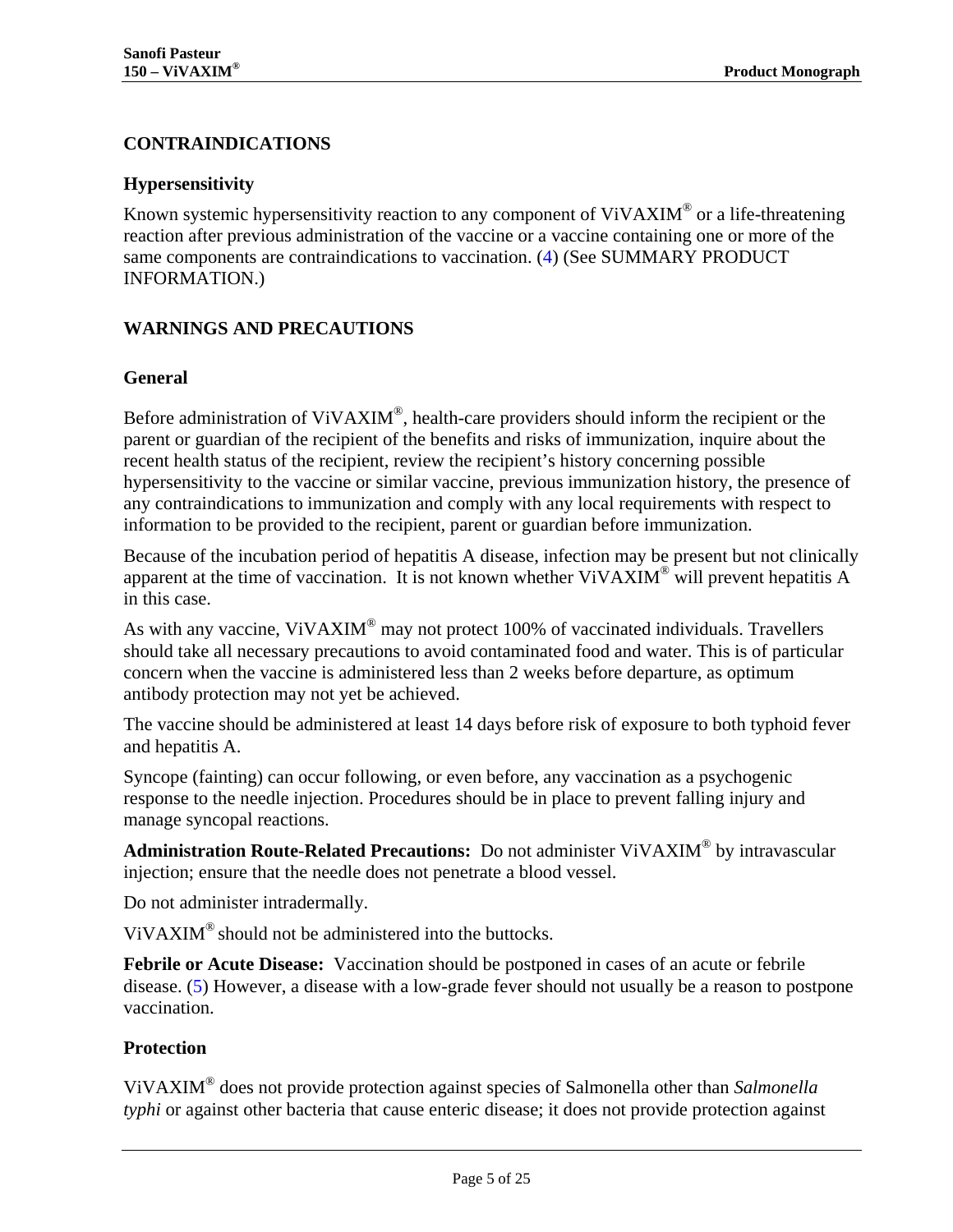infection caused by hepatitis B virus, hepatitis C virus, delta virus, hepatitis E virus or by other liver pathogens, other than HAV.

#### **Hematologic**

Because any intramuscular injection can cause an injection site hematoma in persons with any bleeding disorders, such as hemophilia or thrombocytopenia, or in persons on anticoagulant therapy, intramuscular injections with ViVAXIM® should not be administered to such persons unless the potential benefits outweigh the risk of administration. If the decision is made to administer any product by intramuscular injection to such persons, it should be given with caution, with steps taken to avoid the risk of hematoma formation following injection.

In exceptional circumstances (e.g., in patients with thrombocytopenia or in patients at risk of hemorrhage) the vaccine may be administered by the subcutaneous route, however, this may be associated with a higher risk of local reaction including injection site nodule. [\(4\)](#page-19-4)

#### **Immune**

The possibility of allergic reactions in persons sensitive to components of the vaccine should be evaluated. Hypersensitivity reactions may occur following the use of ViVAXIM<sup>®</sup> even in persons with no prior history of hypersensitivity to the product components. (See DOSAGE FORMS, [COMPOSITION AND PACKAGING.](#page-11-2))

As with all other products, epinephrine hydrochloride solution (1:1,000) and other appropriate agents should be available for immediate use in case an anaphylactic or acute hypersensitivity reaction occurs. [\(4\)](#page-19-4) Health-care providers should be familiar with current recommendations for the initial management of anaphylaxis in non-hospital settings, including proper airway management. [\(4\)](#page-19-4) For instructions on recognition and treatment of anaphylactic reactions, see the current edition of the Canadian Immunization Guide or visit the Health Canada website.

Immunocompromised persons (whether from disease or treatment) may not obtain the expected immune response. If possible, consideration should be given to delaying vaccination until after the completion of any immunosuppressive treatment. [\(4\)](#page-19-4) Nevertheless, vaccination of persons with chronic immunodeficiency such as HIV infection is recommended even if the antibody response might be limited[.\(4\)](#page-19-4) [\(5\)](#page-19-5) 

#### **Pregnant Women**

Animal reproductive studies have not been conducted with ViVAXIM®.

Data on the use of this vaccine in pregnant women are limited. Therefore, the administration of the vaccine during pregnancy is not recommended. ViVAXIM<sup>®</sup> should be given to pregnant women only if clearly needed and following an assessment of the risks and benefits.

#### **Nursing Women**

It is not known whether this vaccine is excreted in human milk. Caution must be exercised when ViVAXIM<sup>®</sup> is administered to a nursing mother.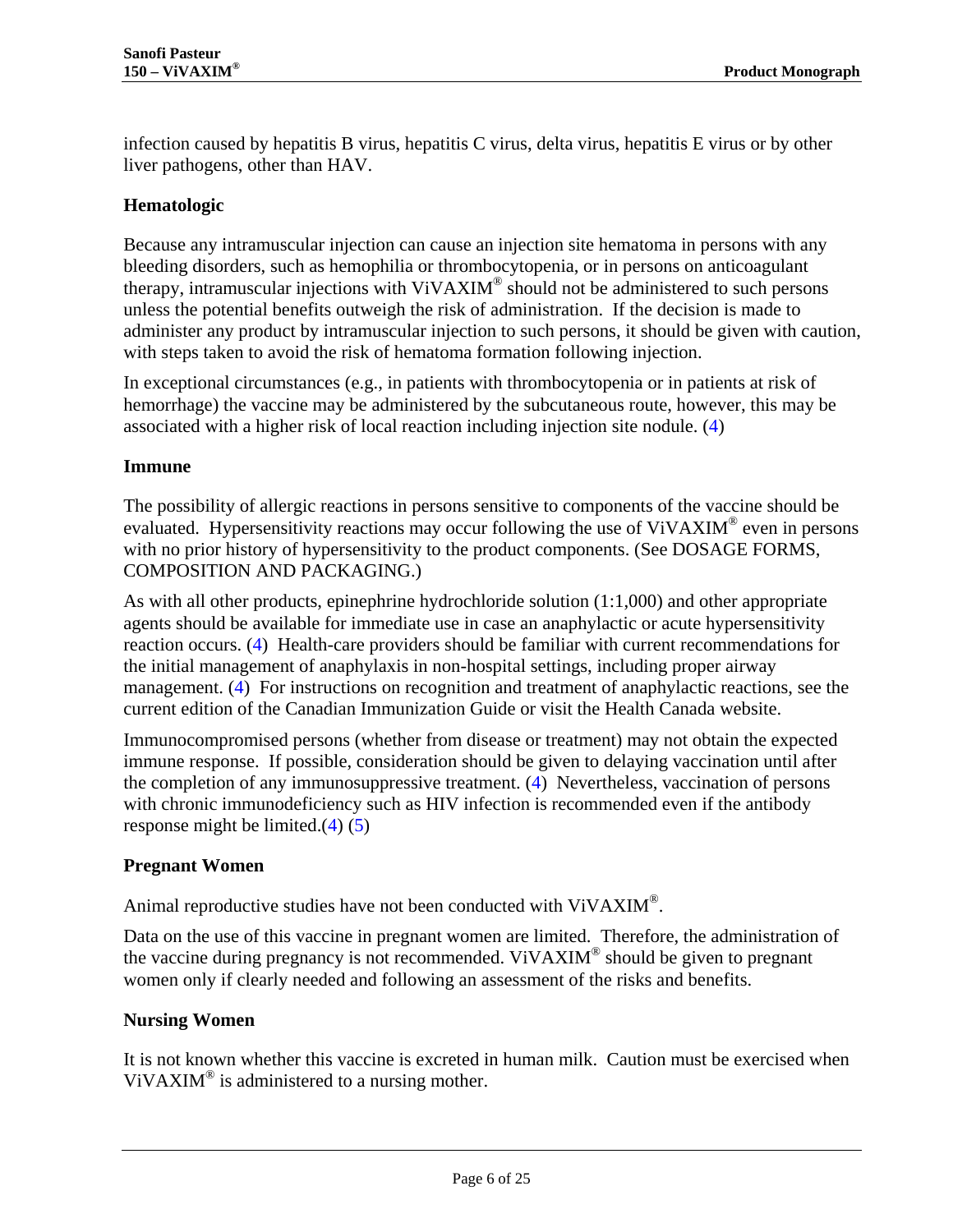#### <span id="page-6-0"></span>**ADVERSE REACTIONS**

#### **Clinical Trial Adverse Drug Reactions**

Because clinical trials are conducted under widely varying conditions, adverse reaction rates observed in the clinical trials of a vaccine cannot be directly compared to rates in the clinical trials of another vaccine and may not reflect rates observed in practice. The adverse reaction information from clinical trials does, however, provide a basis for identifying the adverse events that appear to be related to vaccine use and for approximating rates of those events.

In controlled clinical studies using ViVAXIM<sup>®</sup> the most commonly reported reactions were those occurring at the injection site.

In a clinical trial comparing ViVAXIM<sup>®</sup> with the two monovalent vaccines given simultaneously at separate sites, pain at the injection site was reported by 89.9% of subjects (4.5% severe) following administration of ViVAXIM® compared with 84.9% of subjects (5% severe) who received monovalent Vi polysaccharide typhoid vaccine and inactivated hepatitis A vaccine at separate injection sites.  $(6)(7)(8)$  $(6)(7)(8)$  $(6)(7)(8)$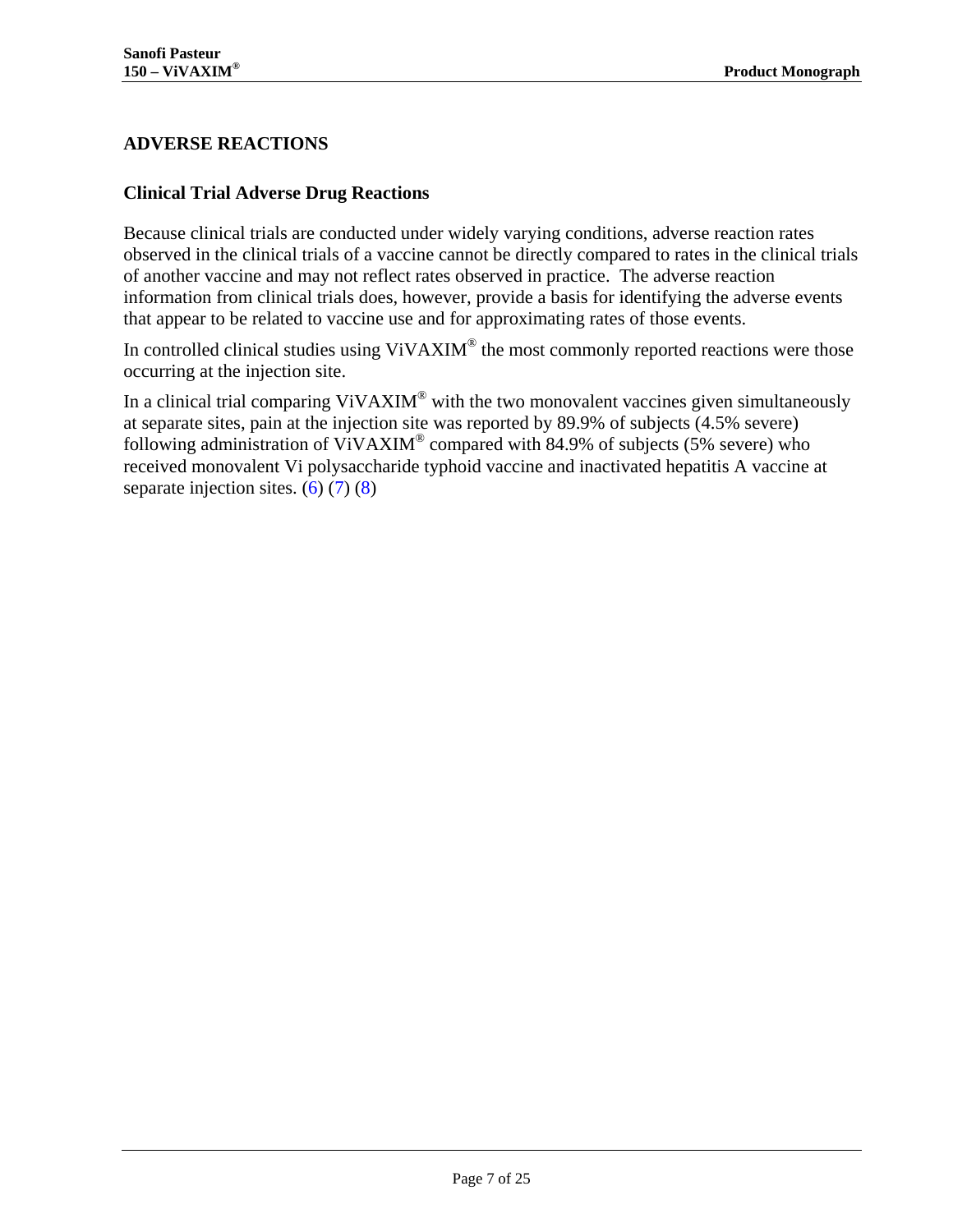#### **Table 1: Frequency (%) of Reactions Observed within 7 Days Following a Dose of ViVAXIM®**

| <b>Reactions</b>                                             | % of Vaccinees with a Reaction<br>$(N = 178)$ |  |  |  |  |
|--------------------------------------------------------------|-----------------------------------------------|--|--|--|--|
| <b>Nervous System Disorders</b>                              |                                               |  |  |  |  |
| Headache                                                     | 15.2                                          |  |  |  |  |
| <b>Dizziness</b>                                             | 1.1                                           |  |  |  |  |
| <b>Gastrointestinal Disorders</b>                            |                                               |  |  |  |  |
| <b>Nausea</b>                                                | 2.8                                           |  |  |  |  |
| Diarrhea                                                     | 2.8                                           |  |  |  |  |
| <b>Skin and Subcutaneous Tissue Disorders</b>                |                                               |  |  |  |  |
| Pruritus                                                     | 0.6                                           |  |  |  |  |
| Rash                                                         | 0.6                                           |  |  |  |  |
| <b>Musculoskeletal, Connective Tissue and Bone Disorders</b> |                                               |  |  |  |  |
| Myalgia                                                      | 16.3                                          |  |  |  |  |
| Arthralgia                                                   | 0.6                                           |  |  |  |  |
| <b>General Disorders and Administration Site Conditions</b>  |                                               |  |  |  |  |
| Pain at the injection site                                   | 89.9                                          |  |  |  |  |
| Induration/Oedema at the injection site                      | 28.1                                          |  |  |  |  |
| Asthenia                                                     | 16.9                                          |  |  |  |  |
| Erythema at the injection site                               | 10.1                                          |  |  |  |  |
| Fever                                                        | 4.5                                           |  |  |  |  |
| Malaise                                                      | 3.4                                           |  |  |  |  |

#### **Post-Market Adverse Reactions**

The following additional adverse events have been spontaneously reported during the postmarketing use of ViVAXIM<sup>®</sup>. Because these events are reported voluntarily from a population of uncertain size, it is not always possible to reliably estimate their frequency or establish a causal relationship to vaccine exposure. Decisions to include these events in labelling were based on one or more of the following factors: 1) severity of the event, 2) frequency of reporting, or 3) strength of causal connection to ViVAXIM®.

#### **Immune System Disorders**

anaphylactic/anaphylactoid reaction, including shock, serum sickness

#### **Nervous System Disorders**

vasovagal syncope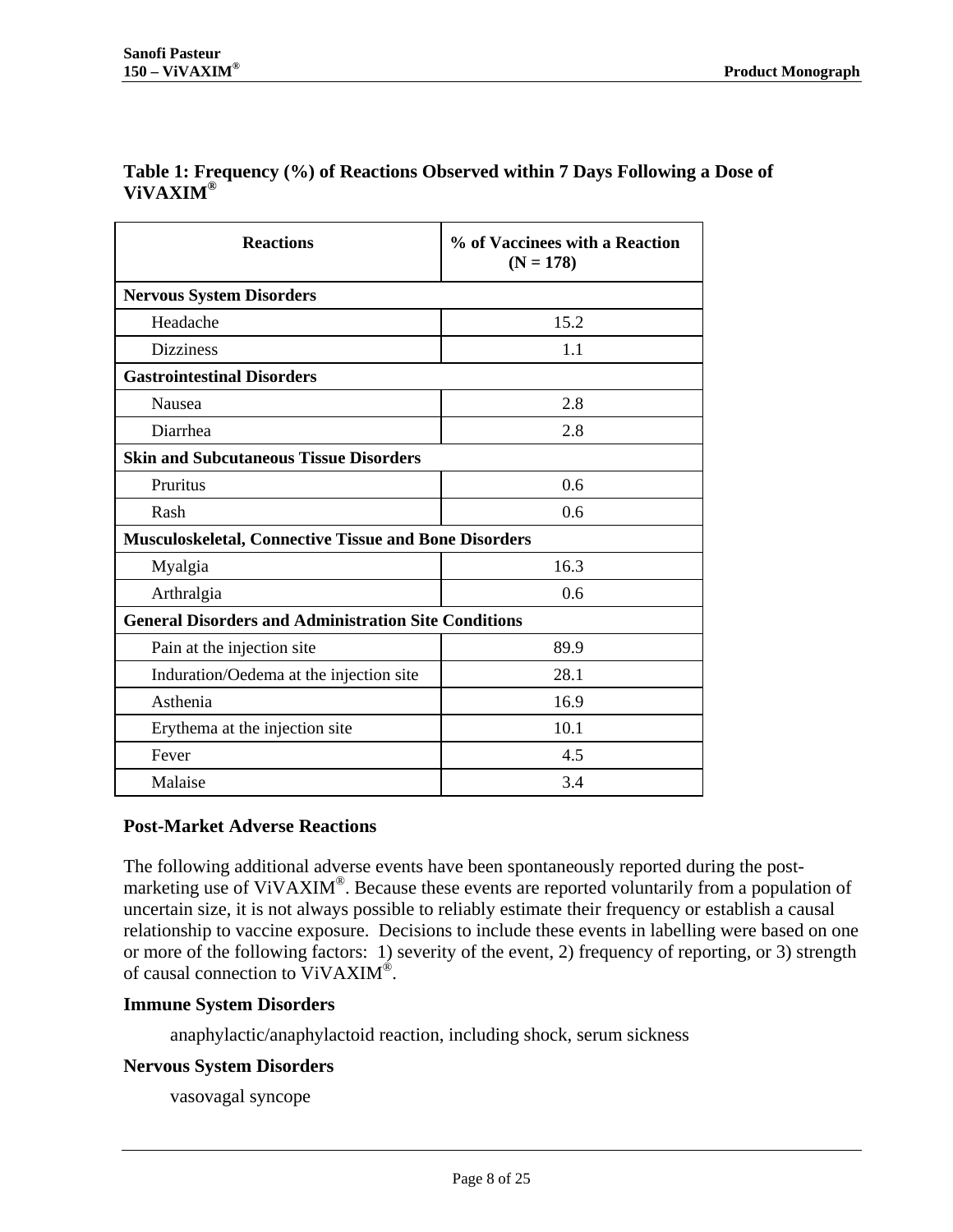#### **Gastrointestinal Disorders**

vomiting, abdominal pain

#### **Skin and Subcutaneous Tissue Disorders**

urticaria

#### **Investigation**

transaminases increased (mild and reversible)

The following additional adverse reactions were not reported with ViVAXIM® but were reported respectively in association with TYPHIM Vi<sup>®</sup> [*Salmonella typhi* Vi capsular polysaccharide vaccine] or AVAXIM<sup>®</sup> [Hepatitis A Vaccine Inactivated]:

#### **Respiratory, Thoracic and Mediastinal Disorders**

asthma

#### **General Disorders and Administration Site Condition**

injection site nodule

Physicians, nurses and pharmacists should report any adverse occurrences temporally related to the administration of the product in accordance with local requirements and to the Global Pharmacovigilance Department, Sanofi Pasteur Limited, 1755 Steeles Avenue West, Toronto, ON, M2R 3T4, Canada. 1-888-621-1146 (phone) or 416-667-2435 (fax).

#### <span id="page-8-0"></span>**DRUG INTERACTIONS**

#### **Vaccine-Drug Interactions**

Immunosuppressive treatments may interfere with the development of the expected immune response. (See [WARNINGS AND PRECAUTIONS.](#page-4-1))

#### **Concomitant Vaccine Administration**

ViVAXIM® may be administered simultaneously with immune globulin at separate sites with separate syringes. [\(4\)](#page-19-4) Hepatitis A seroconversion rates are not modified, but hepatitis A antibody titres could be lower than after vaccination using the vaccine alone. [\(9\)](#page-19-9)

As the vaccine is inactivated, concomitant administration of other vaccine(s) given at other injection sites is unlikely to interfere with immune responses.

Based on data obtained from the concomitant administration of the monovalent vaccines (Purified Vi Polysaccharide Typhoid Vaccine and Inactivated Hepatitis A Vaccine) with yellow fever vaccine, no interference with the immune response of any of these antigens would be expected when ViVAXIM<sup>®</sup> is administered concurrently at a different site with yellow fever vaccine. (10) No interaction with other medication is currently known.

Vaccines administered simultaneously must be given using separate syringes at separate sites.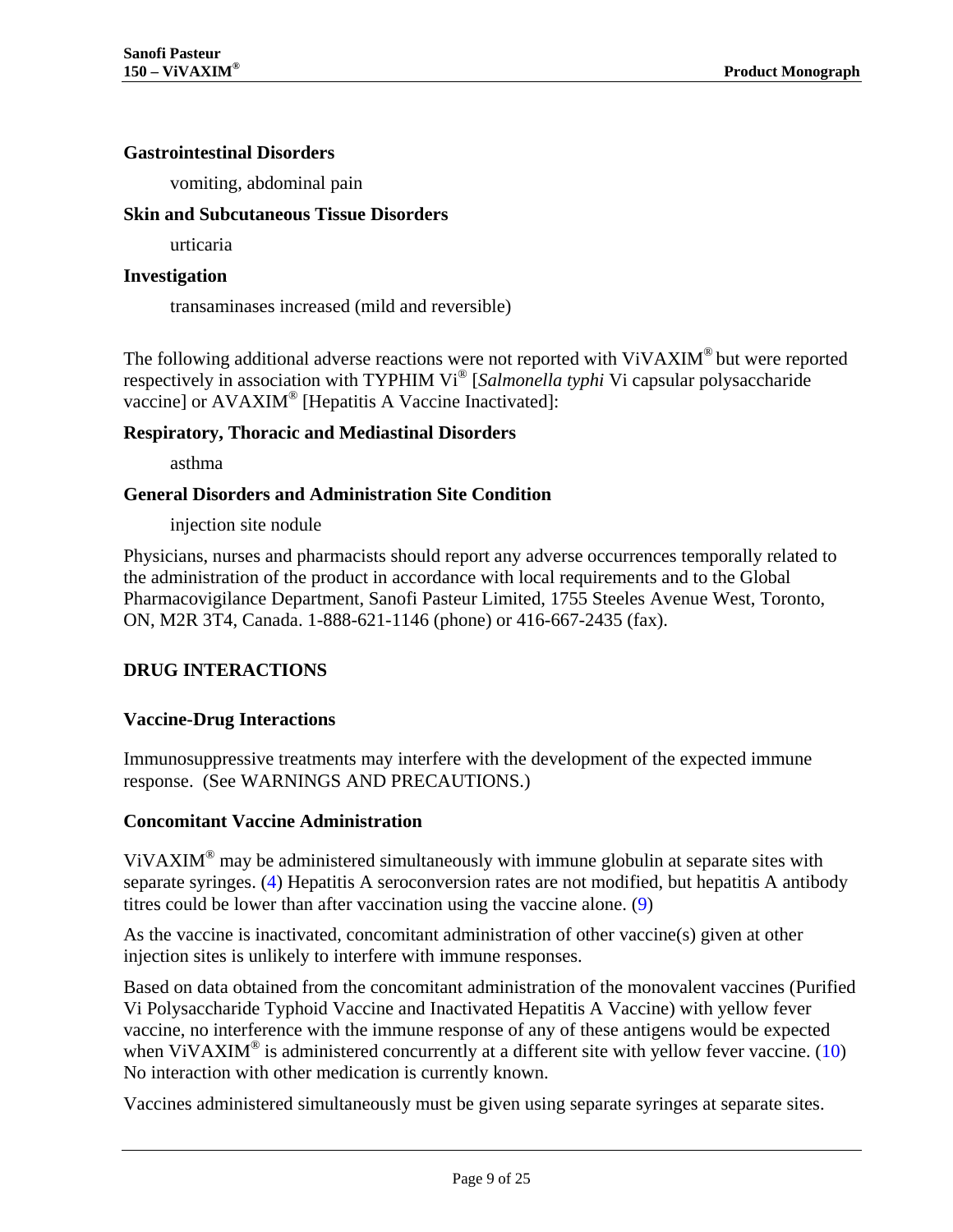<span id="page-9-0"></span>ViVAXIM® should not be mixed in the same syringe with other parenterals.

### **DOSAGE AND ADMINISTRATION**

#### **Recommended Dose**

ViVAXIM<sup>®</sup> should be administered as a single injection of 1 dose (1 mL) by the intramuscular route.

To provide long-term protection against infection caused by HAV, a booster injection of inactivated hepatitis A vaccine (such as AVAXIM®) should be given 6 to 36 months later. Alternatively, VIVAXIM® can be given as a booster vaccine at 36 months in those persons who require protection against typhoid fever.

ViVAXIM<sup>®</sup> may be used as a booster vaccine in persons who received ViVAXIM<sup>®</sup> 36 months earlier and who require a hepatitis A booster and protection against typhoid fever.

#### **Administration**

Inspect for extraneous particulate matter and/or discolouration before use. (See [DESCRIPTION.](#page-2-2)) If these conditions exist, the product should not be administered.

The purified Vi polysaccharide typhoid vaccine is contained in the chamber of the syringe closest to the syringe tip and the inactivated hepatitis A vaccine in the chamber closest to the plunger.

The two vaccine components should only be mixed **immediately** before injection. The final volume to be injected is 1 mL.

Aseptic technique must be used. Use a separate sterile disposable unit for each individual patient to prevent disease transmission. Needles should not be recapped and should be disposed of according to biohazard waste guidelines.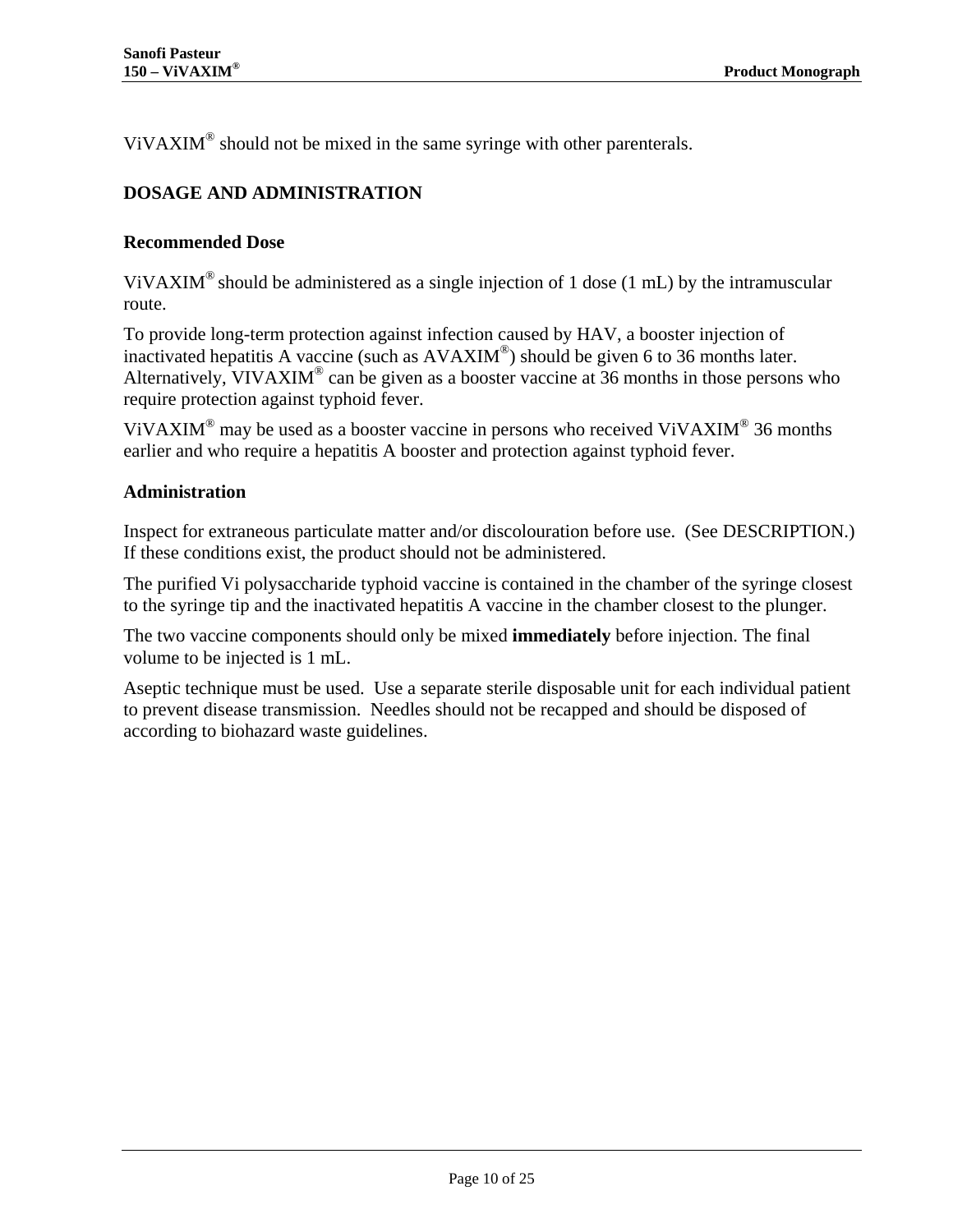## **Figure 1. Instructions for Use – Dual Chamber Syringe**



- 1. Remove the tip-cap (A).
- 2. Attach needle and needle shield (B) to the syringe.
- 3. Screw the plunger rod (C) into the plunger stopper (stopper 2).
- 4. Shake the syringe; then mix the vaccine components by slowly pushing the plunger, keeping the needle upwards. The vaccine in the lower chamber moves into the upper chamber by means of the by-pass channel.
- 5. Shake vigorously until a homogeneous cloudy, whitish suspension is achieved.
- 6. Holding the needle shield at the tip, remove by pulling upwards without twisting.
- 7. Proceed immediately with the injection. The stoppers may separate but ensure that stopper 2 does not reach the by-pass channel in order to avoid any leakage of liquid. Administer the vaccine **intramuscularly** (I.M.). The preferred site of injection is the deltoid muscle.

Give the patient a permanent personal immunization record. In addition, it is essential that the physician or nurse record the immunization history in the permanent medical record of each patient. This permanent office record should contain the name of the vaccine, date given, dose, manufacturer and lot number.

#### <span id="page-10-0"></span>**OVERDOSAGE**

For management of a suspected drug overdose, contact your regional Poison Control Centre.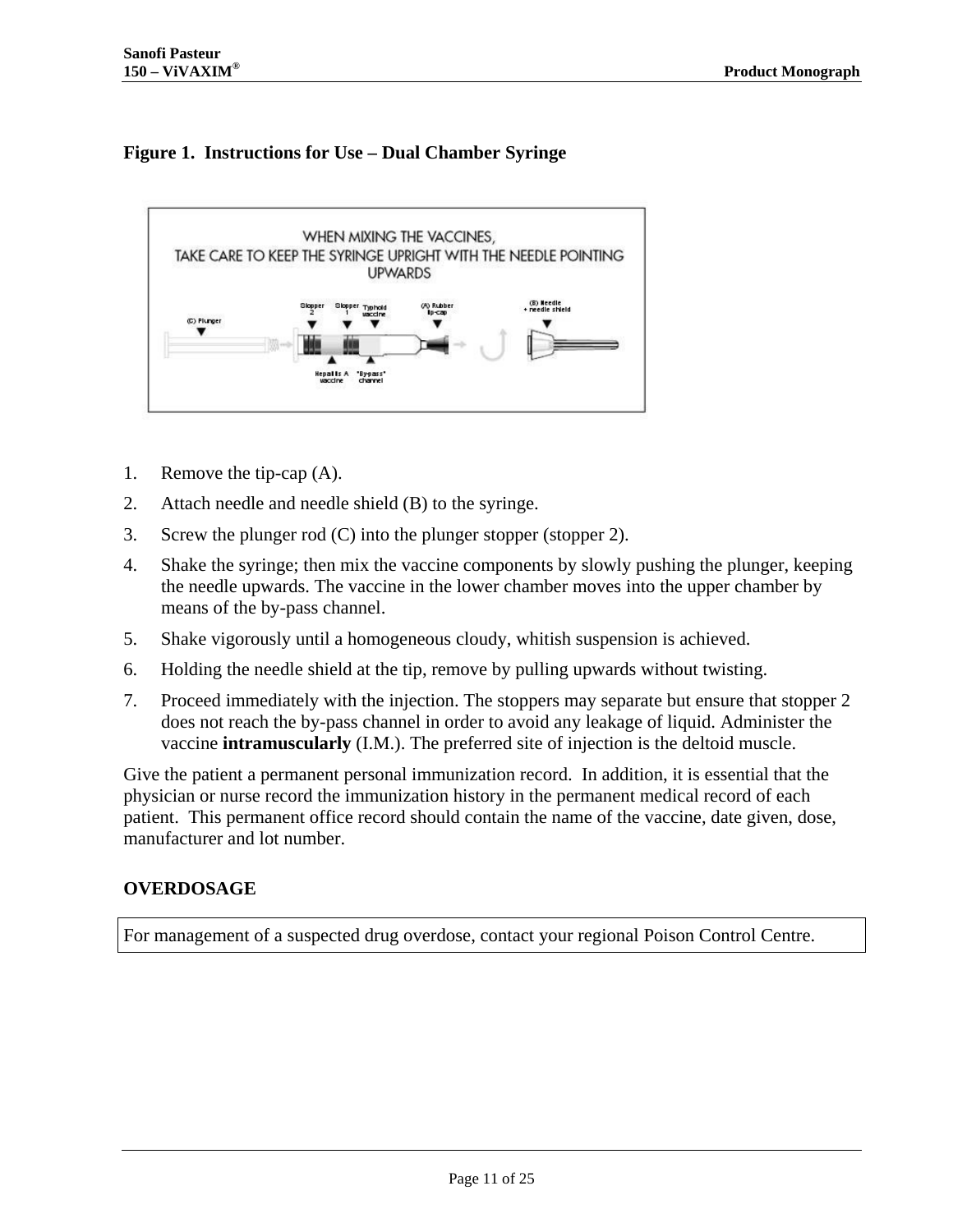## <span id="page-11-0"></span>**ACTION AND CLINICAL PHARMACOLOGY**

HAV is a single serotype, ribonucleic acid (RNA) virus of the *Picornaviridae* family. HAV is transmitted via the fecal-oral route, which can occur from direct person-to-person contact, from contamination of the environment or objects, or through contaminated food or water. [\(2\)](#page-19-2)

S*almonella typhi* is the etiological agent of typhoid fever, an acute, febrile enteric disease transmitted by contaminated water and food. [\(3\)](#page-19-3)

#### **Mechanism of Action**

TYPHIM Vi® confers significant protection against typhoid fever based on the production of measurable antibodies, predominantly of the IgG class. [\(11\)](#page-19-11)  $AVAXIM^{\circ}$  confers immunity against HAV infection by inducing the production of specific anti-HAV antibodies.

#### **Pharmacodynamics**

In 2 clinical studies involving 787 participants, after the primary vaccination, the seroprotection rate for HAV (%  $\geq$ 20 mIU/mL) was 95.6% after 14 days (n = 153) and 99.7% after 28 days (n = 738). The seroprotection rate for Vi (%  $\geq$ 1 µg/mL) was 89.3% after 14 days (n = 158) and 90.3% after 28 days ( $n = 707$ ). (6)

#### **Duration of Effect**

Revaccination against typhoid fever should be carried out with a single dose of purified Vi polysaccharide typhoid vaccine (such as TYPHIM Vi® or ViVAXIM®) at an interval of not more than 3 years in subjects who remain at risk.

Data relative to long-term persistence of anti-HAV antibodies following vaccination with ViVAXIM<sup>®</sup> are not currently available. Published data suggest that anti-HAV antibodies persist beyond 10 years after the booster vaccination in healthy individuals.  $(12)$   $(13)$   $(14)$   $(15)$   $(16)$ According to the National Advisory Committee on Immunization (NACI), kinetic models of antibody decline suggest that protective levels of anti-HAV antibody will likely persist for at least 20 years. [\(16\)](#page-20-1) [\(2\)](#page-19-2)

#### <span id="page-11-1"></span>**STORAGE AND STABILITY**

Store at 2° to 8°C (35° to 46°F). **Do not freeze.** Discard product if exposed to freezing. Do not use after expiration date.

<span id="page-11-2"></span>The vaccine must be administered immediately after mixing.

## **DOSAGE FORMS, COMPOSITION AND PACKAGING**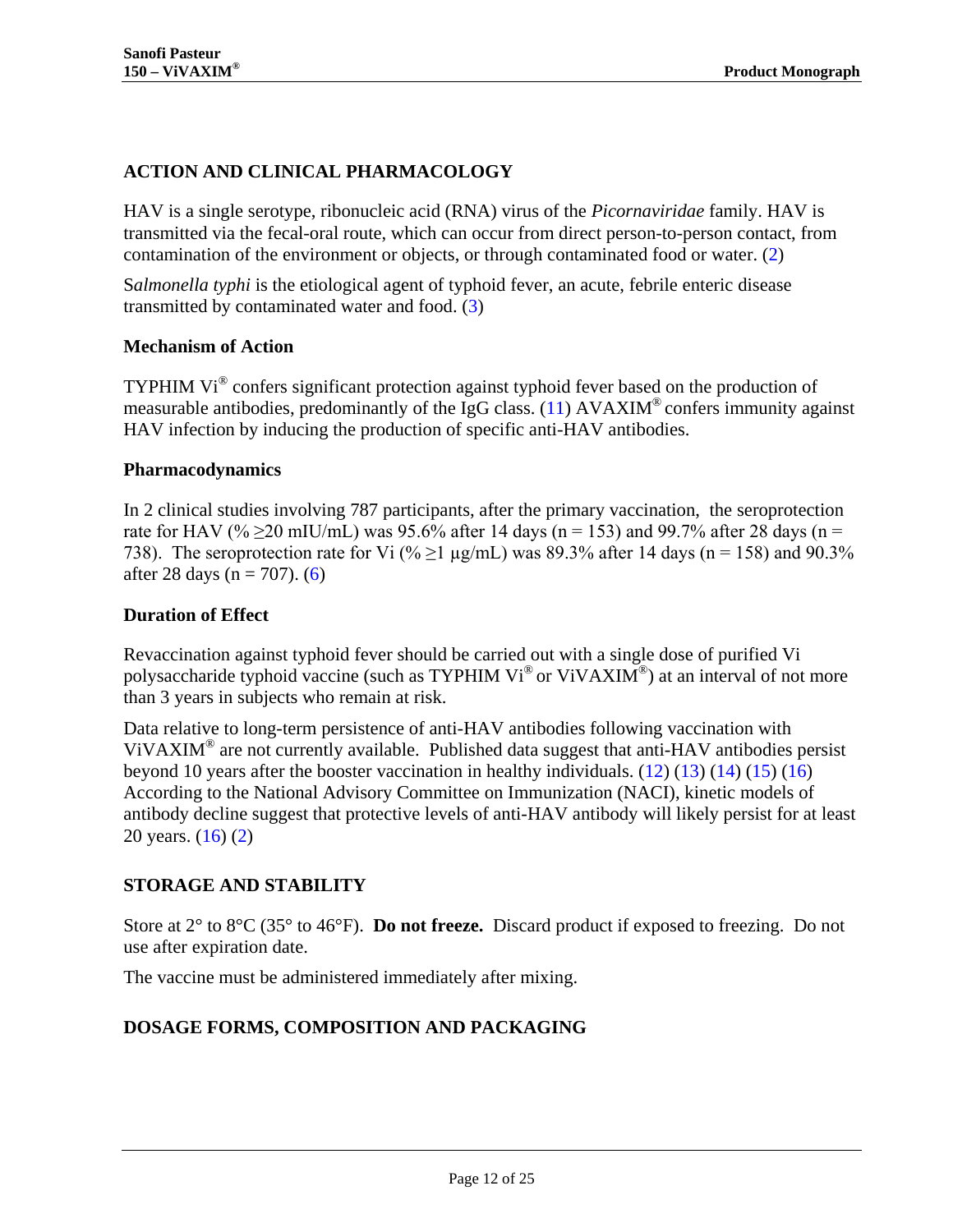#### **Dosage Forms**

ViVAXIM<sup>®</sup> is supplied in a dual chamber syringe which contains  $0.5$  mL of purified Vi polysaccharide typhoid vaccine (clear colourless solution for injection) and 0.5 mL of inactivated hepatitis A vaccine (cloudy whitish suspension for injection) which are mixed immediately before administration resulting in a cloudy whitish suspension.

#### **Composition**

The dual chamber syringe contains 0.5 mL of purified Vi polysaccharide typhoid vaccine and 0.5 mL of inactivated hepatitis A vaccine.

Each single dose (1 mL) is formulated to contain:

#### **First Chamber**

| <b>Active Ingredient</b>                                                                                                                                                                                                                                                                                         |                    |
|------------------------------------------------------------------------------------------------------------------------------------------------------------------------------------------------------------------------------------------------------------------------------------------------------------------|--------------------|
| Salmonella typhi (Ty2 strain) purified Vi<br>capsular polysaccharide                                                                                                                                                                                                                                             | $25 \mu g$         |
| <b>Other Ingredients</b>                                                                                                                                                                                                                                                                                         |                    |
| Phosphate buffer solution containing:                                                                                                                                                                                                                                                                            |                    |
| Sodium chloride                                                                                                                                                                                                                                                                                                  | 4.150 mg           |
| Disodium phosphate dihydrate                                                                                                                                                                                                                                                                                     | $0.065$ mg         |
| Sodium dihydrogen phosphate dihydrate                                                                                                                                                                                                                                                                            | $0.023$ mg         |
| Water for injection                                                                                                                                                                                                                                                                                              | qs to $0.5$ mL     |
| <b>Second Chamber</b>                                                                                                                                                                                                                                                                                            |                    |
| <b>Active Ingredient</b>                                                                                                                                                                                                                                                                                         |                    |
| Inactivated hepatitis A Virus, GBM strain                                                                                                                                                                                                                                                                        | 160 antigen units† |
| <b>Other Ingredients</b>                                                                                                                                                                                                                                                                                         |                    |
| 2-phenoxyethanol                                                                                                                                                                                                                                                                                                 | $2.5 \mu L$        |
| Formaldehyde                                                                                                                                                                                                                                                                                                     | $12.5 \,\mu g$     |
| Aluminum hydroxide (expressed as aluminum)                                                                                                                                                                                                                                                                       | $0.3 \text{ mg}$   |
| Medium 199 Hanks/water for injection:                                                                                                                                                                                                                                                                            | qs to $0.5$ mL     |
| Polysorbate 80                                                                                                                                                                                                                                                                                                   | $\leq$ 750 µg      |
| $\mathbf{M}$ $\mathbf{C}$ , $\mathbf{D}$ $\mathbf{D}$ $\mathbf{D}$ $\mathbf{M}$ , $\mathbf{D}$ , $\mathbf{D}$ , $\mathbf{D}$ , $\mathbf{D}$ , $\mathbf{D}$ , $\mathbf{D}$ , $\mathbf{D}$ , $\mathbf{D}$ , $\mathbf{D}$ , $\mathbf{D}$ , $\mathbf{D}$ , $\mathbf{D}$ , $\mathbf{D}$ , $\mathbf{D}$ , $\mathbf{D}$ |                    |

*Manufacturing Process Residual:* Neomycin is present in trace amounts.

† In the absence of an international standardized reference, the antigen content is expressed using an in-house reference.

‡ Medium 199 Hanks (without phenol red) is a mixture of amino acids, mineral salts, vitamins and other components supplemented with polysorbate 80.

ViVAXIM® is supplied in a pre-filled single dose, dual chamber syringe.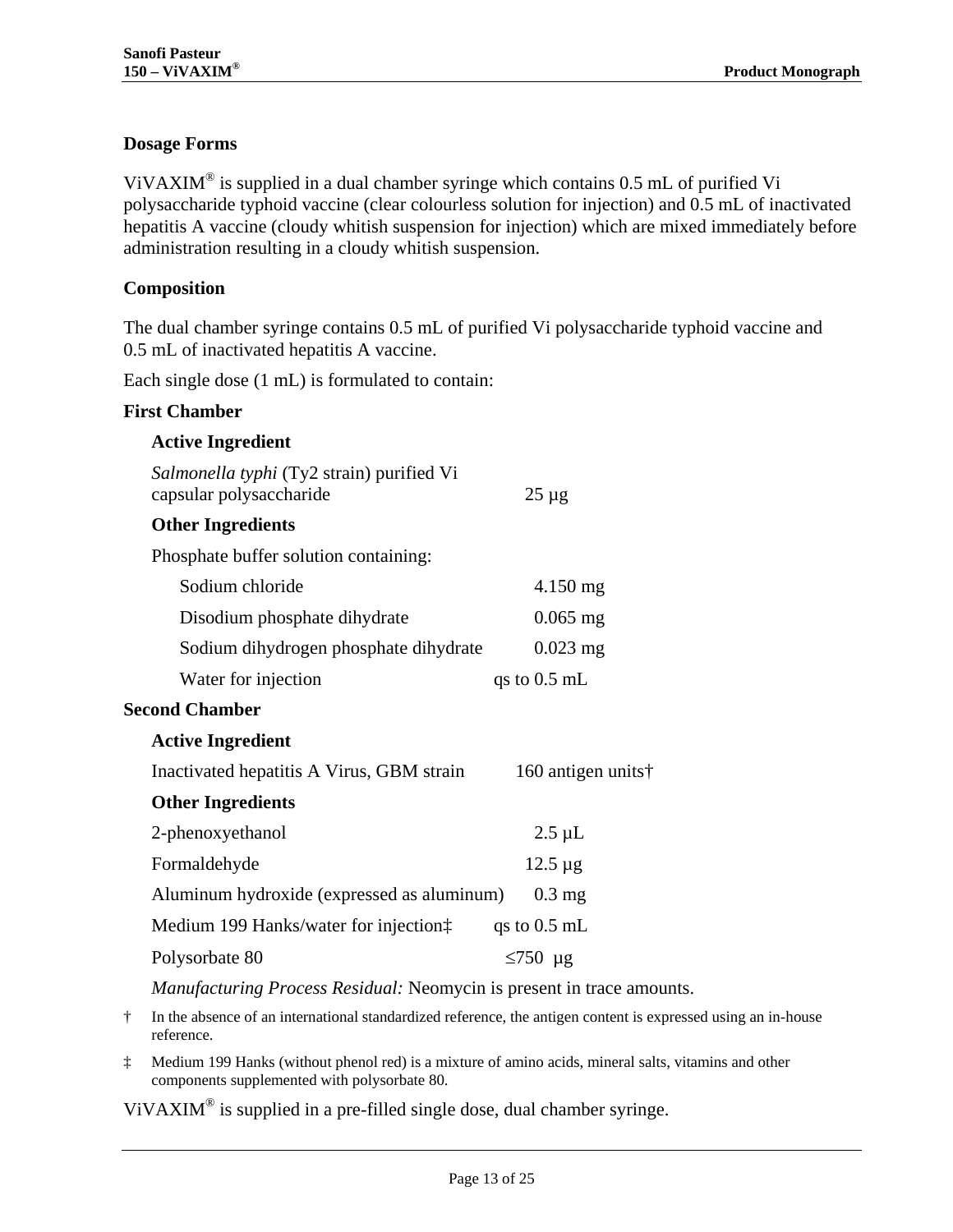The syringes are made of Type 1 glass. The plunger stoppers and needle shield for the syringe do not contain latex (natural rubber).

ViVAXIM<sup>®</sup> is supplied in packages of:

1 x 1 mL (single dose) dual chamber syringe without attached needle.

Vaccine Information Service: 1-888-621-1146 or 416-667-2779. Business Hours: 7:30 a.m. to 7:30 p.m. Eastern Time, Monday to Friday.

Full product monograph available on request or visit us at [www.sanofipasteur.ca](http://www.sanofipasteur.ca/)

Product information as of October 2015.

Manufactured by: **Sanofi Pasteur SA** Lyon, France

Distributed by: **Sanofi Pasteur Limited** Toronto, Ontario, Canada

R4-1015 Canada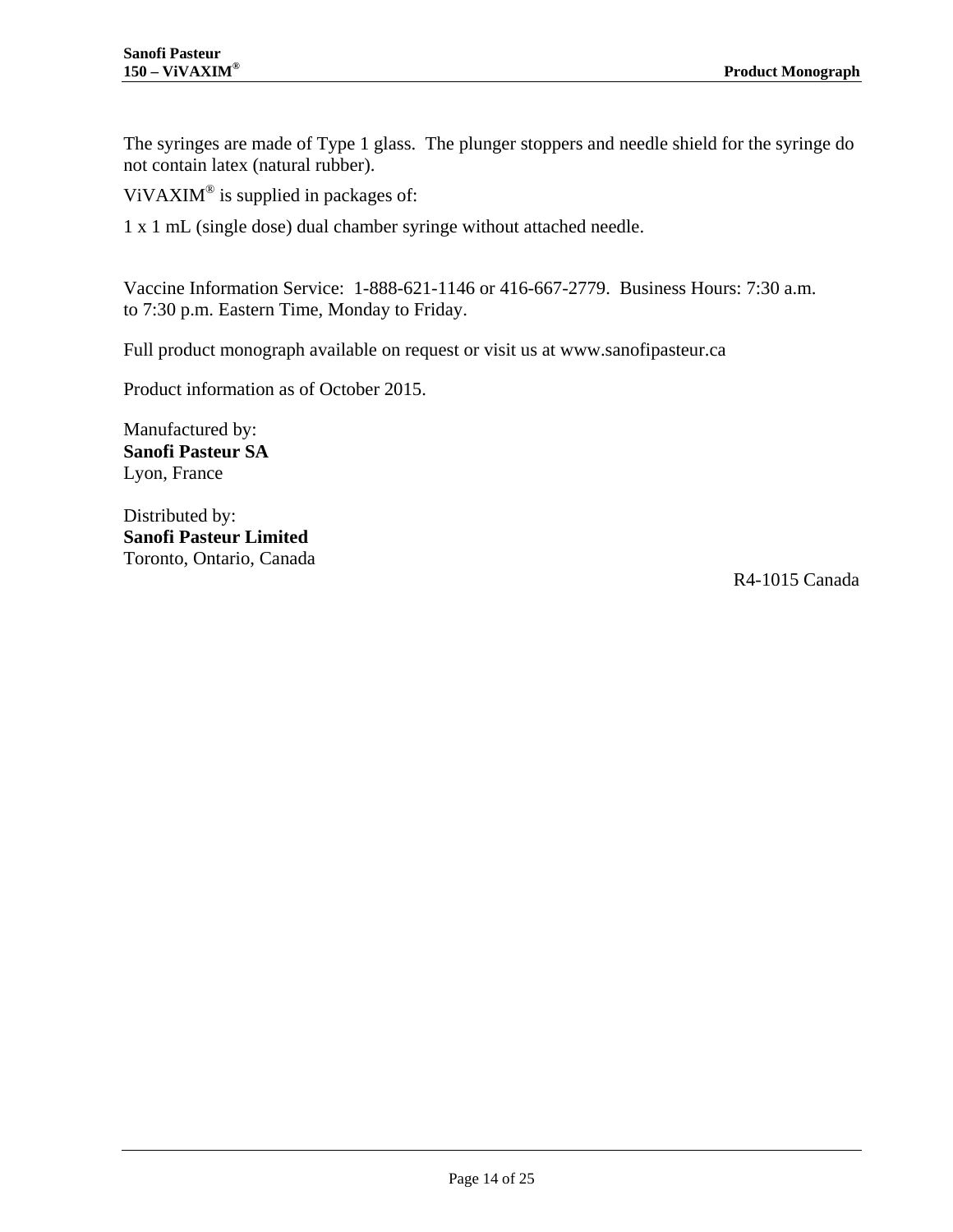## **PART II: SCIENTIFIC INFORMATION**

#### <span id="page-14-1"></span><span id="page-14-0"></span>**PHARMACEUTICAL INFORMATION**

#### **Drug Substance**

Proper name: Combined Purified Vi Polysaccharide Typhoid and Inactivated Hepatitis A Vaccine

#### **Product Characteristics**

ViVAXIM® is a sterile, cloudy, whitish suspension of inactivated hepatitis A and *Salmonella typhi*.

The Vi antigen contained in TYPHIM Vi<sup>®</sup> vaccine is extracted from the bacterial capsule of *Salmonella typhi* strain Ty2. Each dose of purified Vi polysaccharide typhoid vaccine contains 25 µg.

AVAXIM<sup>®</sup>'s active ingredient is a purified and formaldehyde-inactivated HAV obtained from the GBM strain cultured on MRC-5 human diploid cells. Hepatitis A virus is adsorbed onto aluminum. Each dose (0.5 mL) of inactivated hepatitis A vaccine contains 160 antigen units (in the absence of an international standardized reference, the antigen content is expressed using an in-house reference).

#### <span id="page-14-2"></span>**CLINICAL TRIALS**

| Study $#$    | <b>Trial Design</b>                                                                                                                                                                                                                     | Dosage, Route of<br><b>Administration and</b><br><b>Duration</b>                                                                      | <b>Study</b><br><b>Subjects</b> | Age<br>Range       | <b>Gender</b>                                            |
|--------------|-----------------------------------------------------------------------------------------------------------------------------------------------------------------------------------------------------------------------------------------|---------------------------------------------------------------------------------------------------------------------------------------|---------------------------------|--------------------|----------------------------------------------------------|
| AVi01398 (7) | Multicentre, open, randomised<br>comparison study between<br>HA/Vi vaccine and concomitant<br>administration of hepatitis A and<br>typhoid fever vaccines<br>Follow-up at Year 1, 2 and 3.<br>Revaccination with ViVAXIM®<br>at Year 3. | 1 Dose, 1.0 mL I.M. of<br>HA/Vi Vaccine<br>$\alpha$<br>1 Dose, 0,5 mL I.M.<br>each of Hepatitis A and<br><b>Typhoid Fever Vaccine</b> | $N = 360$                       | $16 - 65$<br>Years | Males<br>$N = 144$<br>Females<br>$N = 216$               |
| AVi02398 (8) | Multicentre, double-blind,<br>randomized comparison of three<br>batches of hepatitis A and<br>typhoid fever combined vaccine<br>(HA/Vi)                                                                                                 | 1 Dose, 1.0 mL I.M. of<br>HA/Vi Vaccine                                                                                               | $N = 610$                       | $16 - 59$<br>Years | <b>Males</b><br>$N = 276$<br><b>Females</b><br>$N = 334$ |

#### **Table 2: Summary of Demographics and Study Design of the Trials with ViVAXIM®**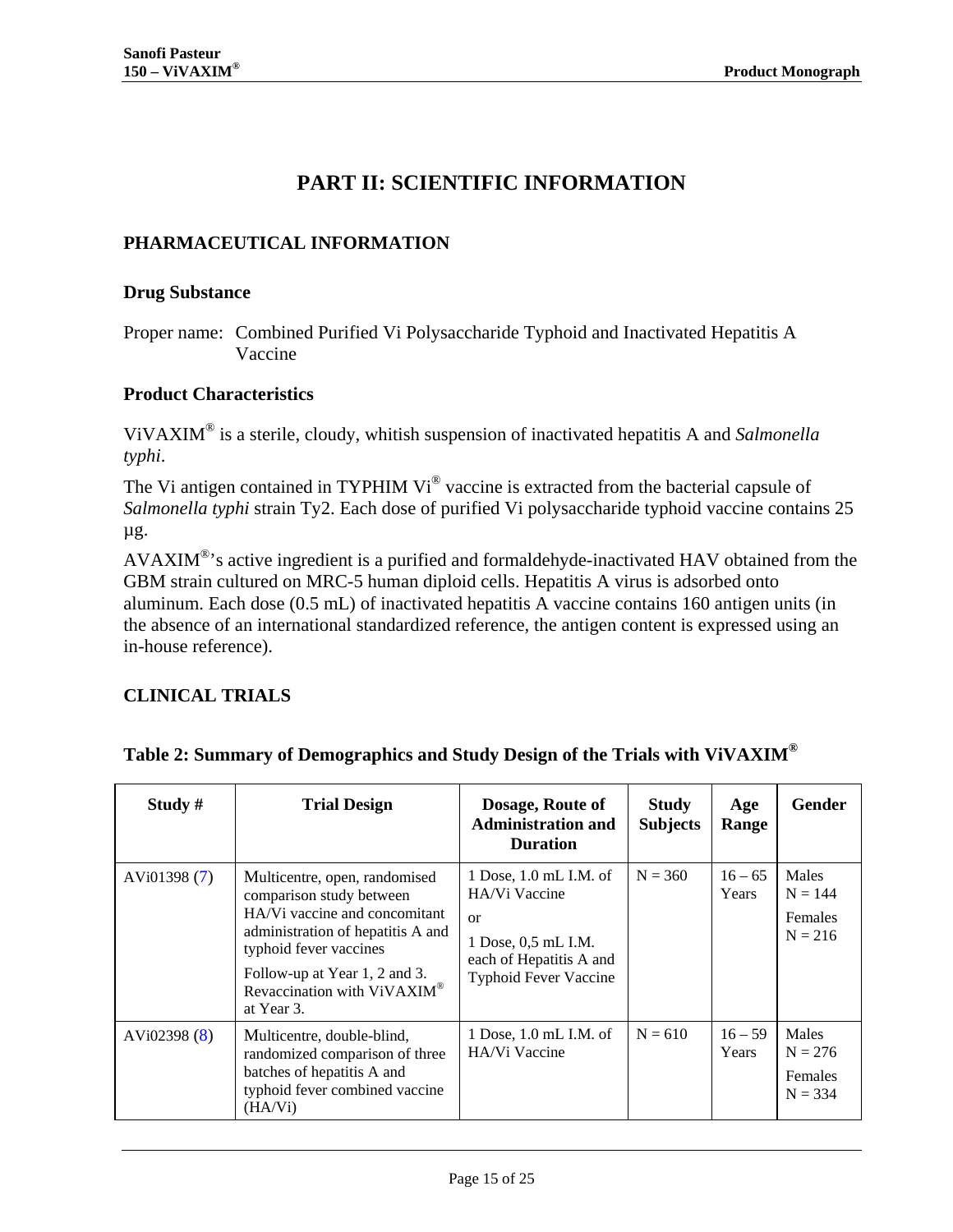## **Immunogenicity**

TYPHIM Vi® confers significant protection against typhoid fever based on the production of measurable antibodies, predominantly of the IgG class. [\(11\)](#page-19-11)

AVAXIM® confers immunity against HAV infection by inducing the production of specific antihepatitis A virus antibodies.

In a clinical trial conducted in adults aged 16 - 65 years, 179 persons received ViVAXIM<sup>®</sup> and 181 received AVAXIM<sup>®</sup> in one arm and TYPHIM Vi<sup>®</sup> in the other arm. Equivalent seroconversion rates were seen, both at 14 and 28 days after vaccine administration. In another clinical trial conducted in adults aged 16 - 59 years, 610 persons received one dose of ViVAXIM®. Antibody responses are in [Table 3](#page-15-0) and [Table 4.](#page-16-0) [\(6\)](#page-19-6)

| Anti-Vi titre<br>$(\mu g/mL)$ | Day 0                      | Day 14                  | Day 28                  |  |
|-------------------------------|----------------------------|-------------------------|-------------------------|--|
|                               | $N = 787$                  | $N = 177$               | $N = 785$               |  |
| GMT (95% CI)*                 | 0.206<br>$(0.196 - 0.217)$ | 2.98<br>$(2.61 - 3.40)$ | 2.83<br>$(2.67 - 3.01)$ |  |
|                               |                            |                         |                         |  |
| $\geq$ 1 µg/mL                | $N = 35$                   | $N = 158$               | $N = 702$               |  |
| $\%$ (95% CI)                 | 4.4<br>$(3.1 - 6.1)$       | 89.3<br>$(83.7 - 93.4)$ | 89.4<br>$(87.1 - 91.5)$ |  |
|                               |                            |                         |                         |  |
| $\geq$ 4-fold rise            |                            | $N = 153$               | $N = 707$               |  |
| $\%$ (95% CI)                 |                            | 86.4<br>$(80.5 - 91.1)$ | 90.3<br>$(88.0 - 92.3)$ |  |

## <span id="page-15-0"></span>**Table 3: Antibody Response to Vi 14 and 28 Days Post-Vaccination with ViVAXIM® [\(6\)](#page-19-6)**

\* 95% CI: 95% confidence interval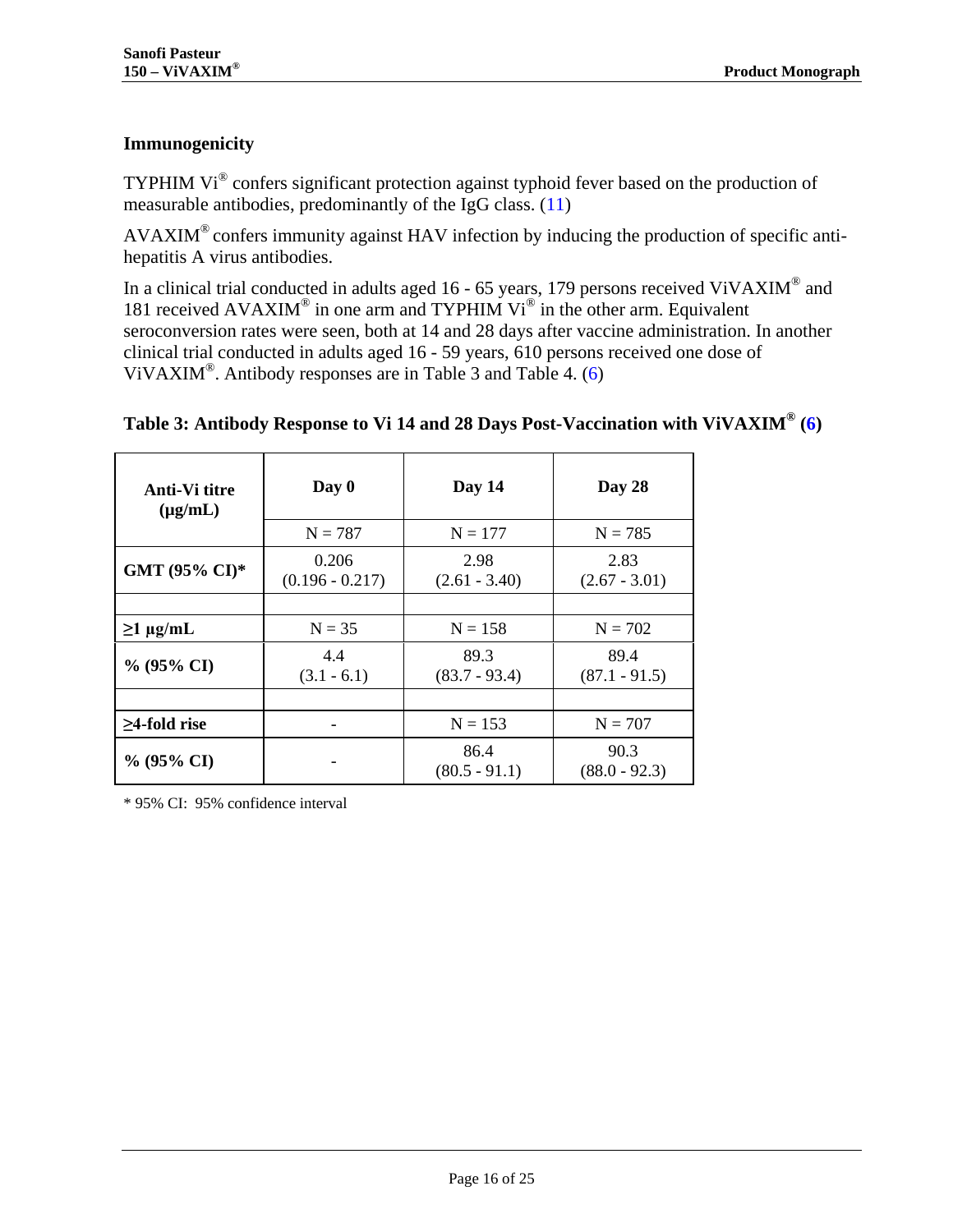| <b>Anti-HAV</b> titre                 | Day 0                   | Day 14                  | Day 28                 |  |
|---------------------------------------|-------------------------|-------------------------|------------------------|--|
| (mIU/mL)                              | $N = 743$               | $N = 160$               | $N = 740$              |  |
| GMT (95% CI)*                         | 6.14<br>$(5.93 - 6.35)$ | 232<br>$(188 - 285)$    | 858<br>$(799 - 921)$   |  |
|                                       |                         |                         |                        |  |
| $\geq$ 20 mIU/mL                      | $N=0$                   | $N = 153$               | $N = 738$              |  |
| 0.0<br>$\%$ (95% CI)<br>$(0.0 - 0.5)$ |                         | 95.6<br>$(91.2 - 98.2)$ | 99.7<br>$(99.0 - 100)$ |  |

#### <span id="page-16-0"></span>**Table 4: Antibody Response to HAV 14 and 28 Days Post-Vaccination with ViVAXIM® in Initially Anti-HAV Seronegative Subjects**

\* 95% CI: 95% confidence interval

To assess the persistence of antibody, individuals in the comparative trial were followed for 3 years. During the three-year follow-up period, antibody trends for both valences were similar in both groups as shown in [Table 5](#page-16-1) and [Table 6.](#page-17-0) The anti-Vi titres and percentage of subjects seroconverted gradually declined over the three years in both groups. Regarding anti-HAV titres, whether the group had initially received ViVAXIM<sup>®</sup> or AVAXIM<sup>®</sup> and TYPHIM Vi<sup>®</sup> more than 99% of subjects were still seroconverted 3 years later. [\(6\)](#page-19-6) 

<span id="page-16-1"></span>**Table 5: Antibody Response to Vi**

|                            | ViVAXIM®            |                     |                     | <b>TYPHIM Vi<sup>®</sup> and AVAXIM<sup>®</sup></b> |                     |                     |
|----------------------------|---------------------|---------------------|---------------------|-----------------------------------------------------|---------------------|---------------------|
|                            | Year 1<br>$N = 139$ | Year 2<br>$N = 124$ | Year 3<br>$N = 112$ | Year 1<br>$N = 140$                                 | Year 2<br>$N = 117$ | Year 3<br>$N = 104$ |
| Anti-Vi titre $(\mu g/mL)$ |                     |                     |                     |                                                     |                     |                     |
| <b>GMT</b>                 | 0.85                | 0.698               | 0.641               | 0.944                                               | 0.704               | 0.662               |
| 95% CI                     | $0.716 - 1.01$      | $0.585 - 0.834$     | $0.530 - 0.776$     | $0.769 - 1.16$                                      | $0.564 - 0.878$     | $0.520 - 0.843$     |
| $\geq$ 1 µg/mL             |                     |                     |                     |                                                     |                     |                     |
| $\frac{0}{0}$              | 44.6                | 40.3                | 32.1                | 44.3                                                | 41                  | 35.6                |
| 95% CI                     | $36.2 - 53.3$       | $31.6 - 49.5$       | $23.6 - 41.6$       | $35.9 - 52.9$                                       | $32.0 - 50.5$       | $26.4 - 45.6$       |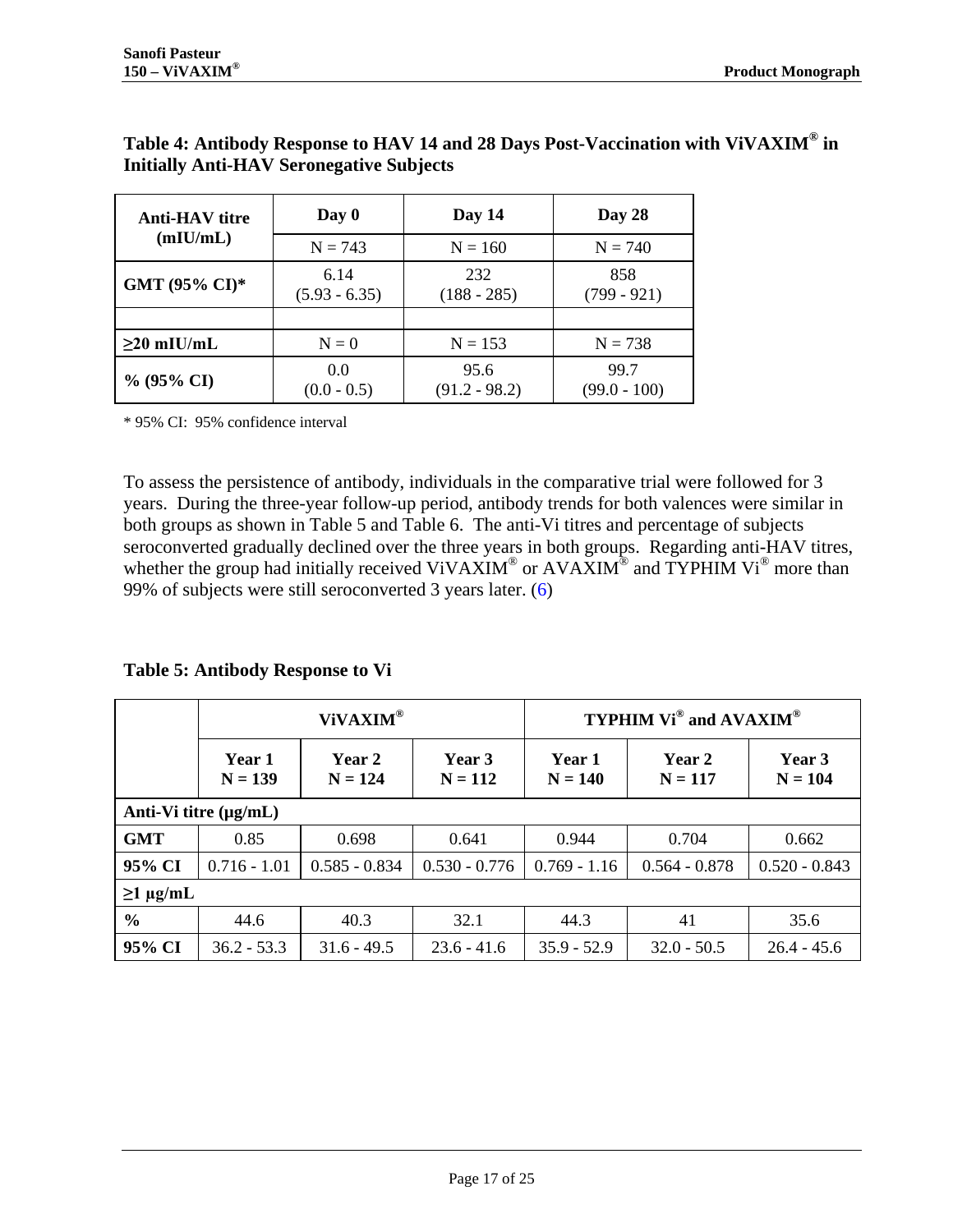|                       | ViVAXIM <sup>®</sup> |               |              | <b>TYPHIM Vi<sup>®</sup> and AVAXIM<sup>®</sup></b> |               |              |
|-----------------------|----------------------|---------------|--------------|-----------------------------------------------------|---------------|--------------|
|                       | Year 1               | Year 2        | Year 3       | Year 1                                              | Year 2        | Year 3       |
| Anti-Vi titre (µg/mL) |                      |               |              |                                                     |               |              |
| <b>GMT</b>            | 548                  | 419           | 425          | 321                                                 | 257           | 258          |
| 95% CI                | $443 - 678$          | $340 - 518$   | $345 - 524$  | $265 - 390$                                         | $204 - 324$   | $202 - 329$  |
| $\geq$ 20 mIU/mL      |                      |               |              |                                                     |               |              |
| $\frac{6}{6}$         | 99.3                 | 98.4          | 99.1         | 99.3                                                | 98.3          | 99           |
| 95% CI                | $96.1 - 100$         | $94.3 - 99.8$ | $95.1 - 100$ | $96.1 - 100$                                        | $93.9 - 99.8$ | $94.7 - 100$ |

#### <span id="page-17-0"></span>**Table 6: Antibody Response to HAV**

Three years after the initial immunization, a sub-group of 102 individuals was re-immunized with ViVAXIM<sup>®</sup>. Complete serology results were available for 46 individuals who had initially received ViVAXIM<sup>®</sup> and 37 individuals who had initially received AVAXIM<sup>®</sup> and TYPHIM Vi<sup>®</sup> concomitantly at separate sites. Comparison of geometric mean titres (GMTs) 28 days after VIVAXIM<sup>®</sup> injection at year 3 indicated that, for both valences, the GMTs obtained for the ViVAXIM<sup>®</sup> group are non-inferior to the GMTs obtained for the group receiving AVAXIM<sup>®</sup> and TYPHIM Vi<sup>®</sup>. [\(6\)](#page-19-6) [\(7\)](#page-19-7)

## **Safety**

In controlled clinical studies using ViVAXIM<sup>®</sup> the most commonly reported reactions were those occurring at the injection site.

In a clinical trial comparing  $ViVAXIM^{\circledast}$  with the two monovalent vaccines given simultaneously at separate sites, pain at the injection site was reported by 89.9% of subjects (4.5% severe) following administration of ViVAXIM® compared with 84.9% of subjects (5% severe) who received monovalent Vi polysaccharide typhoid vaccine and inactivated hepatitis A vaccine at separate injection sites. [\(6\)](#page-19-6)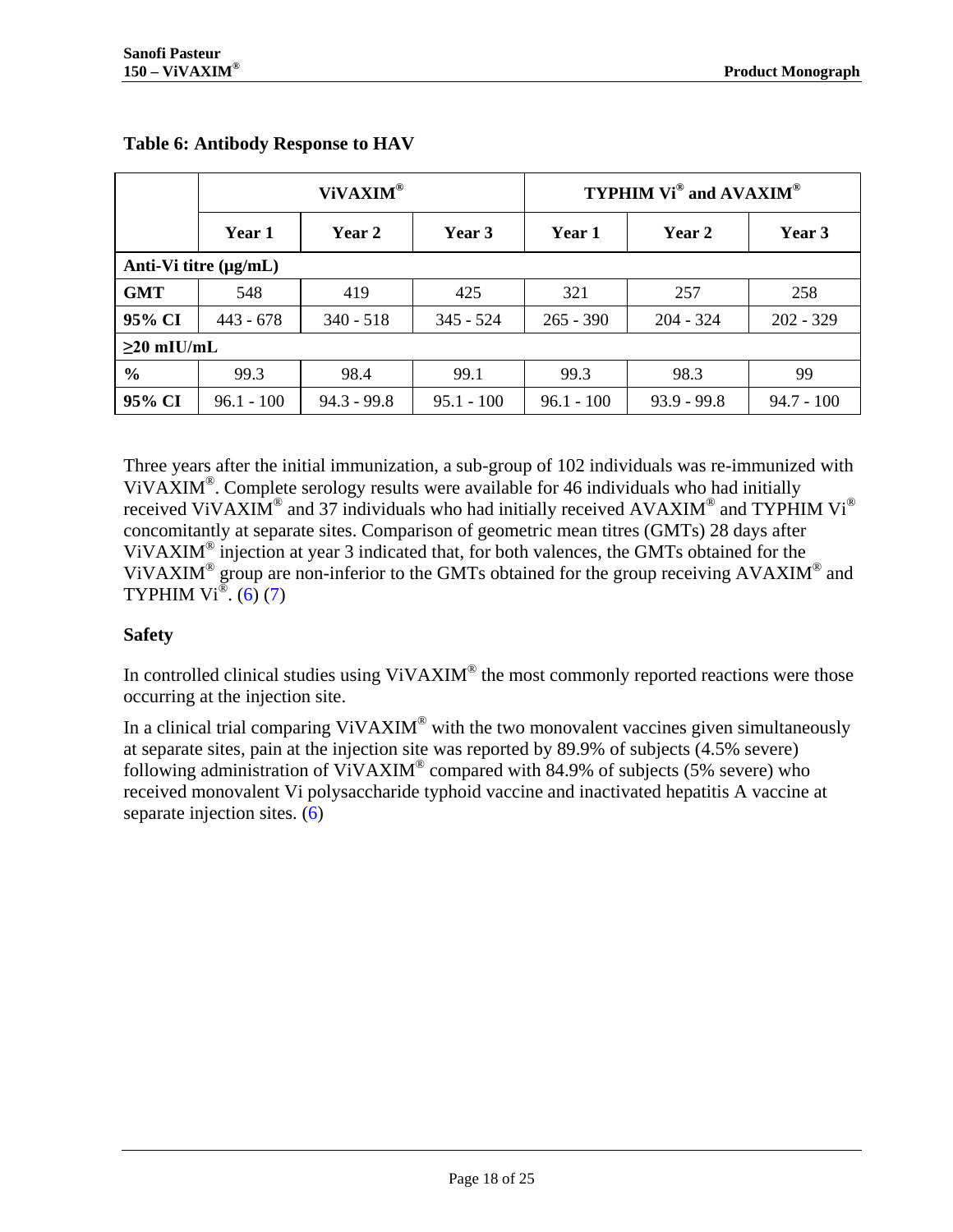Vaccine Information Service: 1-888-621-1146 or 416-667-2779. Business Hours: 7:30 a.m. to 7:30 p.m. Eastern Time, Monday to Friday.

Full product monograph available on request or visit us at [www.sanofipasteur.ca](http://www.sanofipasteur.ca/)

Product information as of October 2015.

Manufactured by:

#### **Sanofi Pasteur SA**

Lyon, France

Distributed by: **Sanofi Pasteur Limited** Toronto, Ontario, Canada

R4-1015 Canada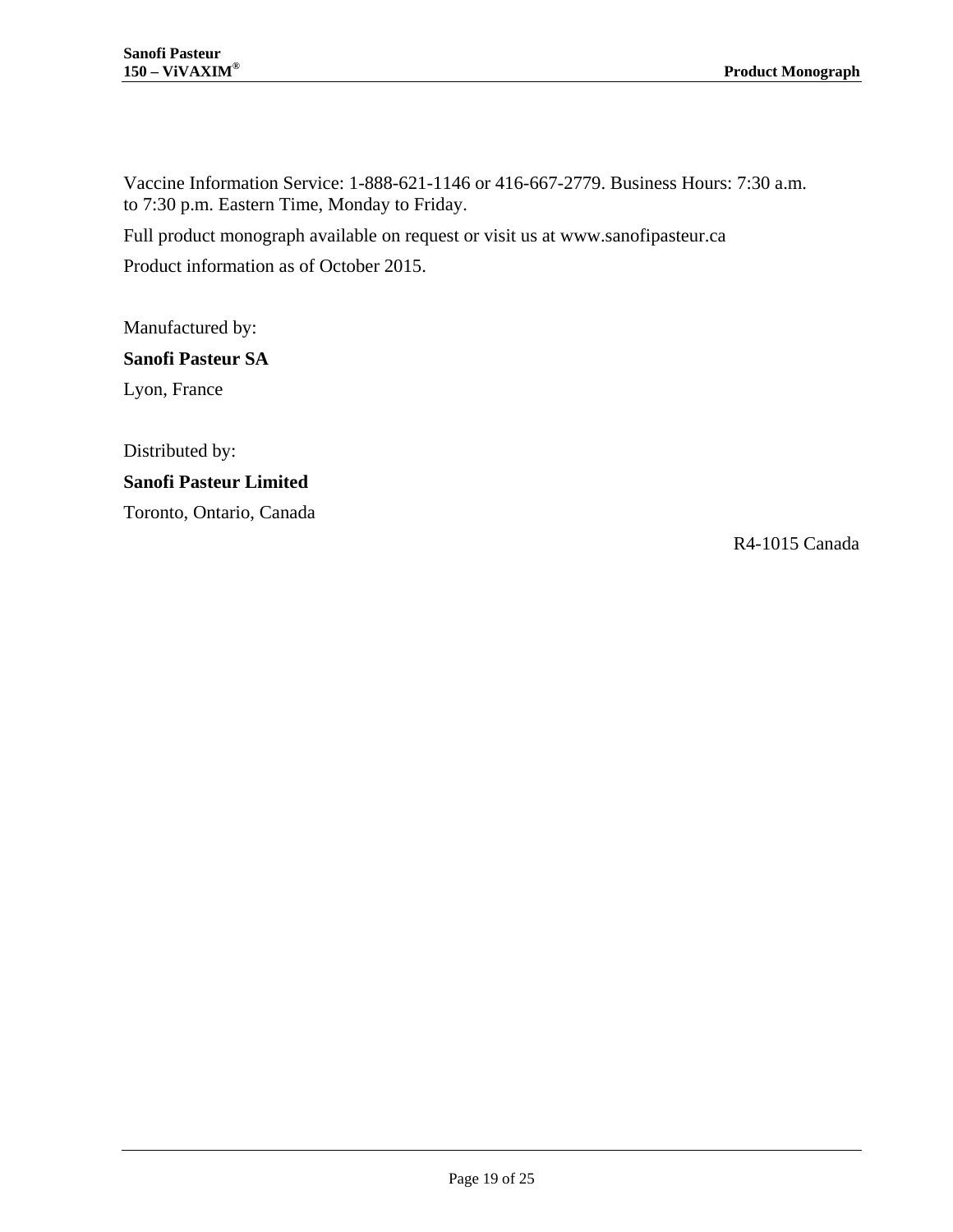#### **REFERENCES**

- <span id="page-19-1"></span><span id="page-19-0"></span>1 Zuckerman J, et al. Comparison of the safety and immunogenicity of two inactivated hepatitis A vaccines. Adv Therapy 1997;14(3):116-24.
- <span id="page-19-2"></span>2 National Advisory Committee on Immunization (NACI). Part 4 - Active Vaccines: Hepatitis A Vaccine. In: Canadian Immunization Guide. [Online]. 2012. Available from: URL:http://www.phac-aspc.gc.ca/publicat/cig-gci/p04-hepa-eng.php
- <span id="page-19-3"></span>3 National Advisory Committee on Immunization (NACI). Canadian Immunization Guide, Part 4 - Active Vaccines: Typhoid Vaccine [Online]. Ottawa: Public Health Agency of Canada; 2014. Available from: http://www.phac-aspc.gc.ca/publicat/cig-gci/p04-typheng.php
- <span id="page-19-4"></span>4 National Advisory Committee on Immunization (NACI). Vaccine safety and adverse events following immunization. Recommended immunization. In: Canadian Immunization Guide. 7th ed. Her Majesty the Queen in Right of Canada, represented by the Minister of Public Works and Government Services Canada. 2006. p. 80-4, 107-12, 117-30, 134-5.
- <span id="page-19-5"></span>5 CDC. General recommendations on immunization. Recommendations of the Advisory Committee on Immunization Practices (ACIP). MMWR 2006;55(RR-15):1-48.
- <span id="page-19-6"></span>6 Data on file at Sanofi Pasteur Limited.
- <span id="page-19-7"></span>7 Overbosch D, et al. Combined typhoid fever and hepatitis A vaccine: comparison of immunogenicity and safety to concomitant monovalent vaccine over 3 years. J Travel Med 2005;12:319-26.
- <span id="page-19-8"></span>8 Loebermann M, et al. A randomized, open-label study of the immunogenicity and reactogenicity of three lots of a combined typhoid fever/hepatitis A vaccine in healthy adults. Clin Ther 2004;26(7):1084-91.
- <span id="page-19-9"></span>9 Zanetti A, et al. Does immunoglobulin interfere with the immunogenicity to Pasteur Merieux inactivated hepatitis A vaccine? J Hepatol 1997;26:25-30.
- <span id="page-19-10"></span>10 Dumas R, et al. Safety and immunogenicity of a new inactivated hepatitis A vaccine in concurrent administration with a typhoid fever vaccine or a typhoid fever and yellow fever vaccine. Adv Therapy 1997;14(4):160-7.
- <span id="page-19-11"></span>11 Robbins JD, Robbins JB. Re-examination of the protective role of the capsular polysaccharide (Vi antigen) of Salmonella typhi. J Infect Dis 1984;150:436-49.
- <span id="page-19-12"></span>12 Van Herck K, et al. Mathematical models for assessment of long-term persistence of antibodies after vaccination with two inactivated hepatitis A vaccines. J Med Virol 2000;60:1-7.
- <span id="page-19-13"></span>13 Wiedermann G, et al. Inactivated hepatitis A vaccine: long-term antibody persistence. Vaccine 1997;15(6-7):612-15.
- <span id="page-19-14"></span>14 Van Herck K and Van Damme P. Inactivated hepatitis A vaccine-induced antibodies: follow-up and estimates of long-term persistence. J Med Virol 2001;63(1):1-7.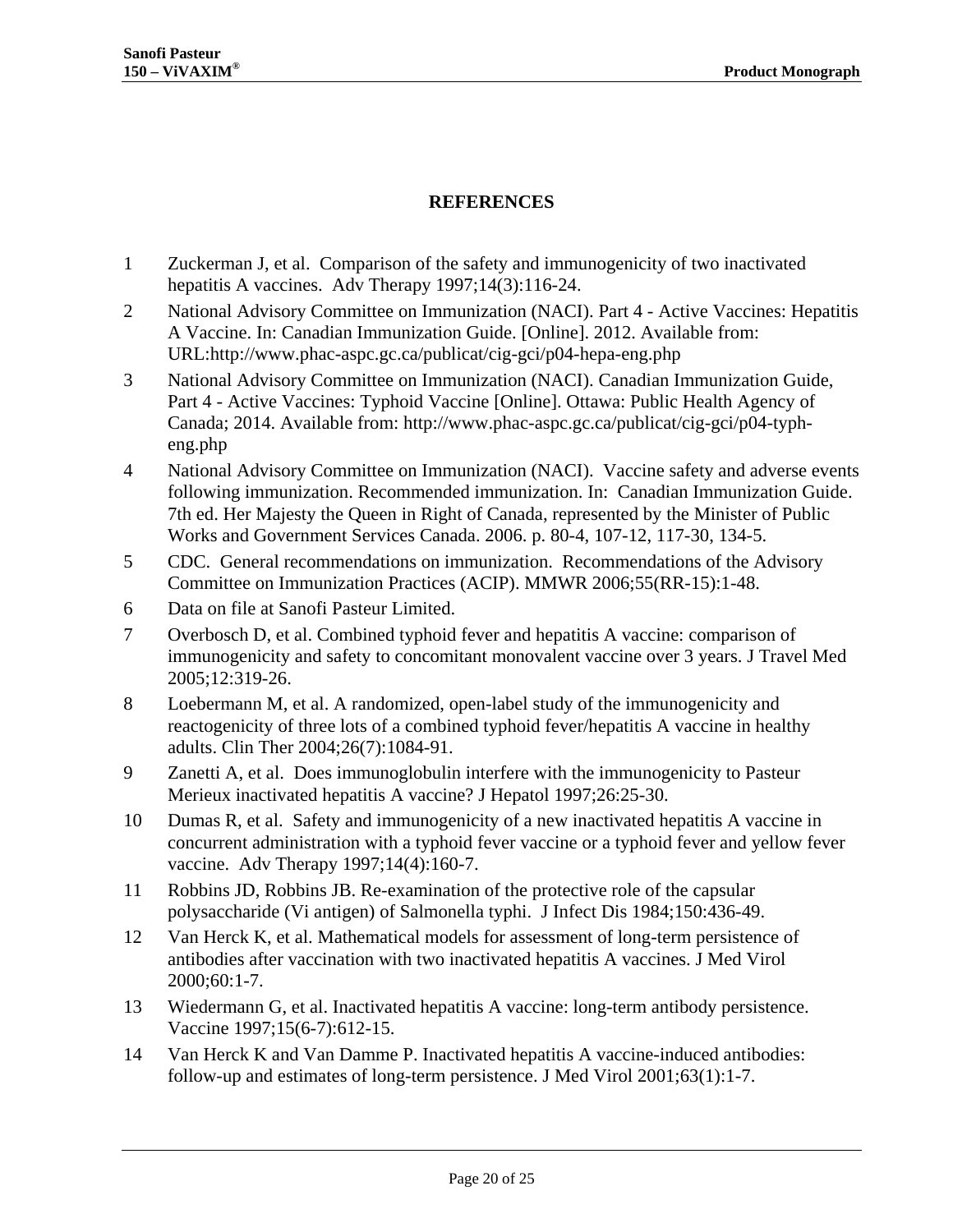- <span id="page-20-0"></span>15 Van Damme P, et al. Inactivated hepatitis A vaccine: reactogenicity, immunogenicity, and long-term antibody persistence. J Med Virol 1994;44(4):446-51.
- <span id="page-20-1"></span>16 Van Damme P, et al. International Consensus Group on Hepatitis A Virus Immunity. Consensus Statement. Hepatitis A booster vaccination: is there a need? Lancet 2003;362(9389):1065-71.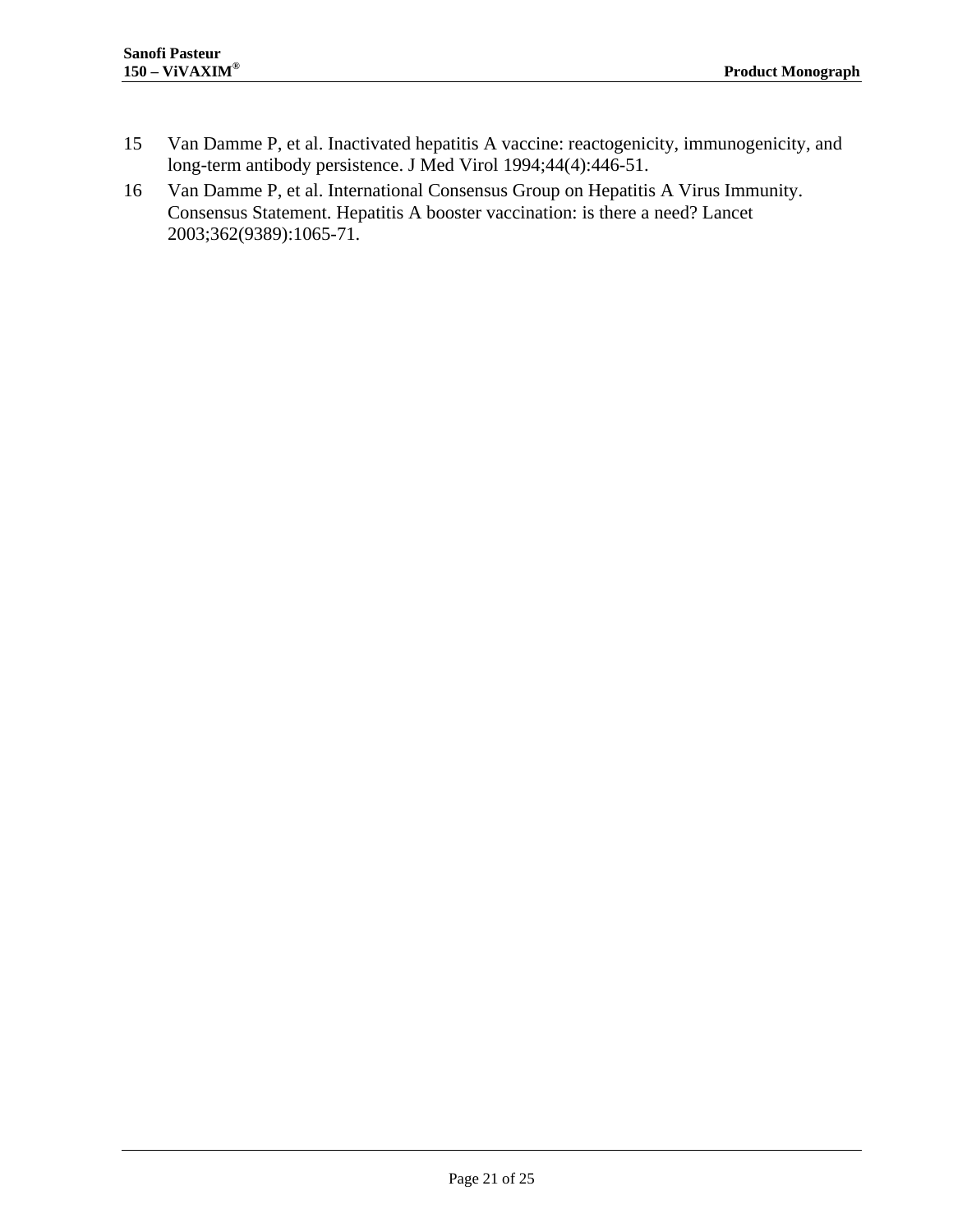### <span id="page-21-0"></span>**READ THIS FOR SAFE AND EFFECTIVE USE OF YOUR MEDICINE**

## **PART III: PATIENT MEDICATION INFORMATION**

### **ViVAXIM®**

#### **Combined Purified Vi Polysaccharide Typhoid and Inactivated Hepatitis A Vaccine**

Read this carefully before you start taking ViVAXIM<sup>®</sup>. This leaflet is a summary and will not tell you everything about this product. Talk to your healthcare professional about your medical condition and treatment and ask if there is any new information about taking ViVAXIM®.

## **What is ViVAXIM® used for?**

ViVAXIM® is a vaccine that is used to prevent typhoid fever and hepatitis A infection. This vaccine may be given to persons 16 years of age and older.

Typhoid fever is an infectious disease spread through food and drink that contain the bacteria (called Salmonella enterica, subtype typhi) that cause the illness. It is a serious infection that may be fatal, particularly if not treated promptly.

Hepatitis A is a contagious liver disease that is spread from person to person through drinking water or eating food with the hepatitis A virus (HAV) in it. It is also spread by close personal contact. It is more common in areas of the world with poor sanitation. Hepatitis A can cause a mild illness, but about 1 person in 5 has to be hospitalized and sometimes people die as a result of hepatitis A. Both diseases are more common in areas of the word with poor sanitation.

The majority of persons who are vaccinated with ViVAXIM<sup>®</sup> will produce enough antibodies to help protect them against these two diseases. However, as with all vaccines, 100% protection cannot be guaranteed.

#### **How does ViVAXIM® work?**

ViVAXIM<sup>®</sup> causes the body to produce its own natural protection against typhoid fever and hepatitis A infection. After you receive the vaccine, your body begins to make substances called antibodies. Antibodies help your body to fight disease. If a vaccinated person comes into contact with one of the germs that cause these diseases, the body is usually ready to destroy it.

#### **What are the ingredients in ViVAXIM®?**

Medicinal ingredients: purified *Salmonella typhi* and inactivated hepatitis A virus.

Non-medicinal ingredients: aluminum hydroxide, formaldehyde, neomycin, 2-phenoxyethanol, and polysorbate 80.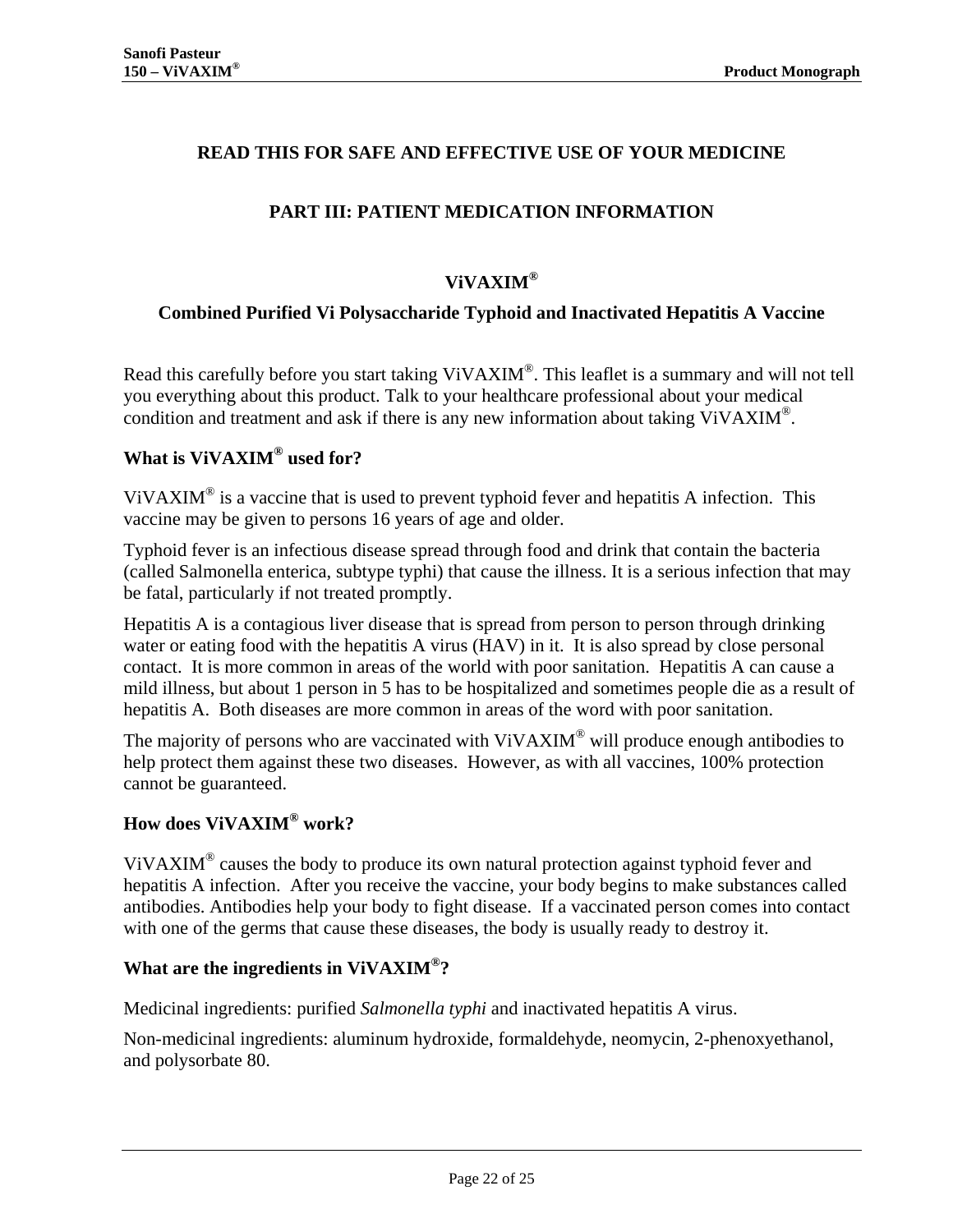## **ViVAXIM® comes in the following dosage forms:**

ViVAXIM<sup>®</sup> is a liquid vaccine, supplied in a 1 mL pre-filled, dual chamber syringe.

#### **Do not use ViVAXIM® if:**

• You have a known severe allergy to any ingredient in the vaccine or its container, or have had a severe allergic reaction after receiving a vaccine that contained similar ingredients.

#### **|To help avoid side effects and ensure proper use, talk to your healthcare professional before you take ViVAXIM®. Talk about any health conditions or problems you may have, including if you:**

- **Have a high fever or serious illness.** Wait until you are better to receive the vaccination.
- **Have an allergy to any component of the vaccine or the container.**
- **Have a weakened immune system.** The vaccine may provide you with a lower level of protection than it does for people with healthy immune systems.
- **Have a bleeding disorder or are taking blood thinning medications.** Tell the person giving you the injection about your condition. The injection must be done carefully to prevent excessive bleeding.
- Are pregnant or breast-feeding. It is important that you understand the risks and benefits of vaccination. ViVAXIM<sup>®</sup> should be given to a pregnant or nursing woman only if it is clearly needed. Tell the person giving you the injection if you are pregnant or breast-feeding.
- **Have fainted with a previous injection.** Fainting can occur following vaccination. Appropriate measures should be taken to prevent falling injury.

#### **Tell your healthcare professional about all the medicines you take, including any drugs, vitamins, minerals, natural supplements or alternative medicines.**

#### **The following may interact with ViVAXIM®:**

• DO NOT mix ViVAXIM<sup>®</sup> with other vaccines or medicinal products in the same syringe.

### **How to take ViVAXIM®:**

#### **Usual dose:**

A single dose of 1 mL is recommended for immunization in persons 16 years of age and older.

Initial protection is provided by one dose of ViVAXIM®. For long-term protection against hepatitis A, a booster vaccination with an inactivated hepatitis A vaccine or ViVAXIM<sup>®</sup> will be required 6 to 36 months after vaccination with VIVAXIM<sup>®</sup>. The body does not develop long-term (more than 3 years) protection against typhoid fever and repeat vaccinations are required to maintain protection.

The vaccination should be given in the muscle, preferably in the deltoid (shoulder) region.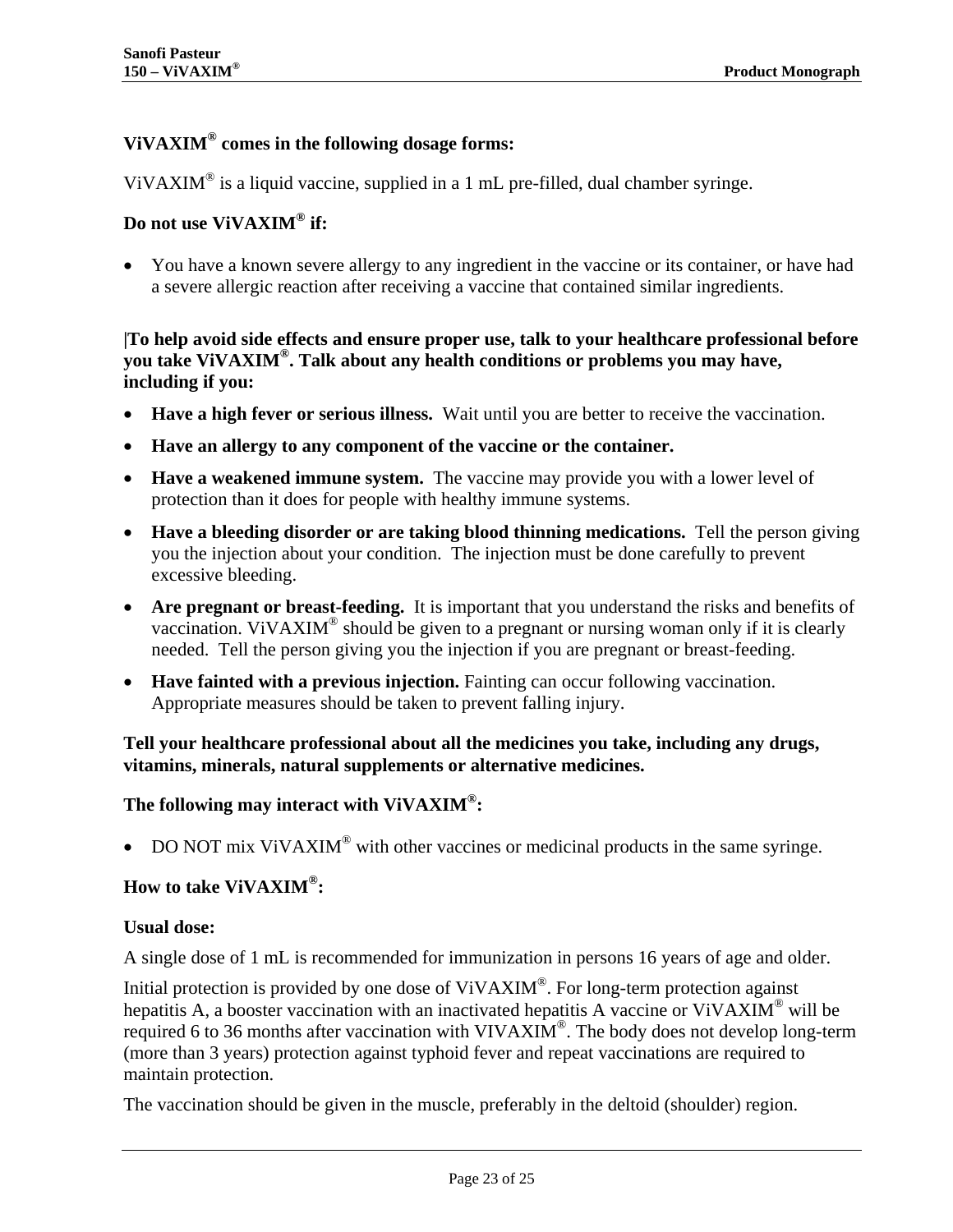#### **Overdose:**

If you think you have taken too much ViVAXIM®, contact a health care professional, hospital emergency department or regional Poison Control Centre immediately, even if there are no symptoms.

#### **Missed Dose:**

Not applicable to this vaccine.

#### **What are the possible side effects from using ViVAXIM®?**

These are not all the possible side effects you may feel when taking ViVAXIM<sup>®</sup>. If you experience any side effects not listed here, contact your healthcare professional. Please also see Warnings and Precautions.

A vaccine, like any medicine, may cause serious problems, such as severe allergic reactions. The risk of ViVAXIM<sup>®</sup> causing serious harm is extremely small. The small risks associated with ViVAXIM® are much less than the risks associated with getting the diseases.

Tell your doctor, nurse or pharmacist as soon as possible if you do not feel well after receiving ViVAXIM®.

Serious side effects are very rare.

Some people who receive ViVAXIM<sup>®</sup> may have mild side effects such as pain at the injection site, associated with redness and swelling. They may also have fever, headache, dizziness, weakness, muscle aches, or gastrointestinal tract disorders such as nausea, vomiting or diarrhea. These side effects usually go away within a few days.

If you have a troublesome symptom or side effect that is not listed here or becomes bad enough to interfere with your daily activities, talk to your healthcare professional.